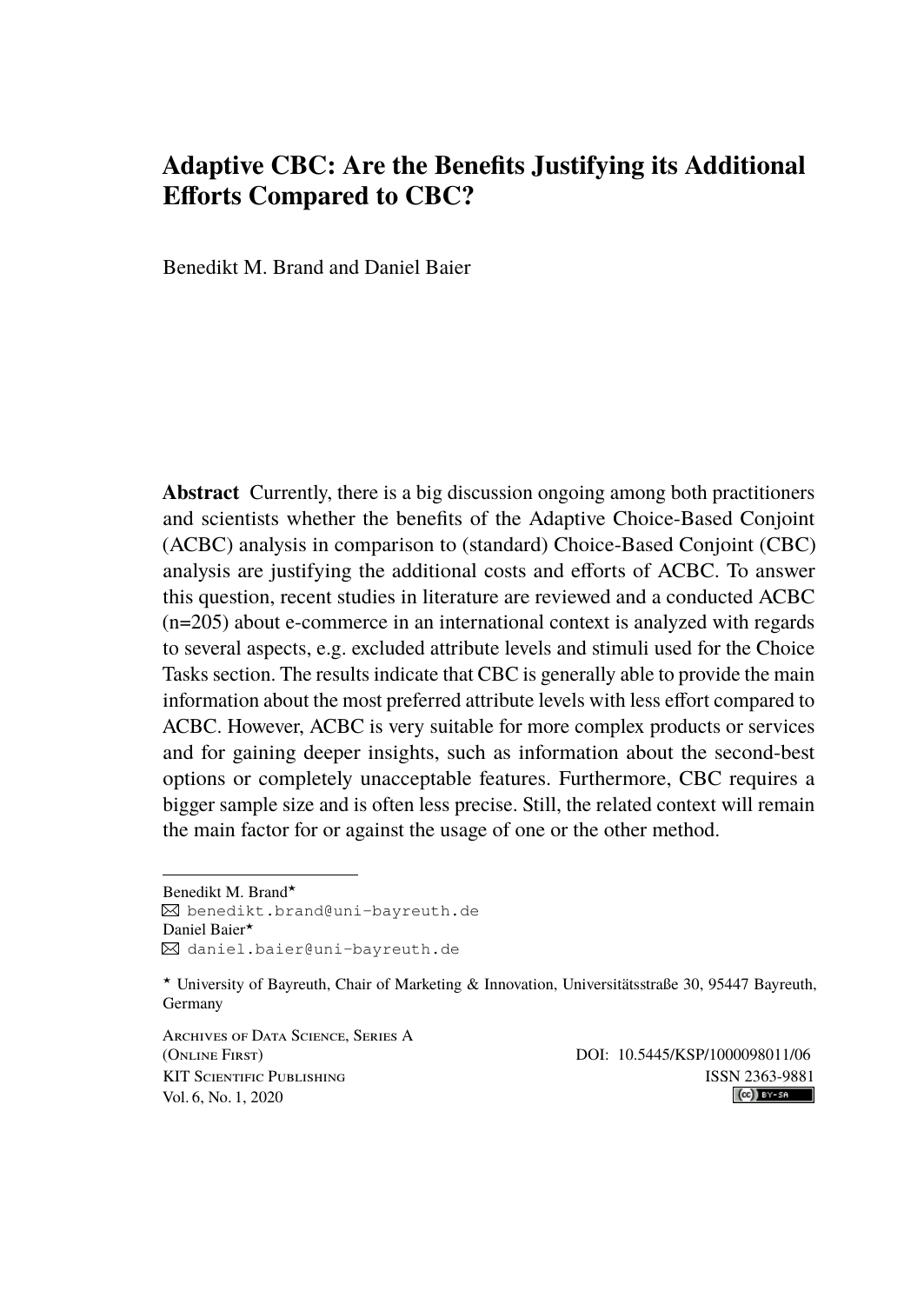## **1 Introduction**

Choice-Based Conjoint analysis (CBC) has been the most frequently used form of conjoint analysis amongst all existing ones in the last decades [\(Ku et al, 2017;](#page-19-0) [Voleti et al, 2017\)](#page-20-0). Originally developed by [Louviere and Woodworth](#page-19-1) [\(1983\)](#page-19-1) and made easily applicable by Sawtooth Software's CBC system in 1993, CBC nowadays is the standard method to analyze discrete choices among multiattributed stimuli. (Standard) CBC not only outperforms traditional conjoint analysis (TCA) – even if hierarchical Bayes estimation is used in the latter one [\(Baier et al, 2016\)](#page-18-0) – but CBC is also able to illustrate the decision making process more realistically, especially if extended by incentive alignment [\(Ding, 2007\)](#page-18-1) or dual-response procedures [\(Wlömert and Eggers, 2016\)](#page-20-1). However, the latest report of conjoint analysis usage [\(Sawtooth Software, 2019\)](#page-19-2) states that the percentage of Adaptive Choice-Based Conjoint analysis<sup>[1](#page-1-0)</sup> (ACBC) projects increased in recent years, while the percentage of CBC projects slightly declined. The ACBC invented in 2007 (Johnson and Orme) comes at certain costs, but it also provides many benefits for researchers and practitioners likewise. Accordingly, there is an ongoing major debate about whether the benefits of ACBC are justifying its additional efforts compared to CBC. To cover all relevant aspects, the paper at hand is structured as follows: First, the theoretical disadvantages of CBC investigations are presented (Section 1). Founded on these shortcomings, the ACBC and its theoretical advantages are illuminated in Section 3. Afterwards, a review of recent studies dealing with the comparison of CBC to ACBC is given (Section 4), before an own empirical study (Section 5) is used for examining the diverse trade-off aspects (Section 6). In Section 7, a conclusion is drawn based on this concrete investigation.

## **2 Theoretical Disadvantages of CBC**

The development of ACBC was propelled by shortcomings performing a CBC investigation. Major issues with CBC investigations are illustrated in Table [1.](#page-2-0) Even though research proposed optimized types of CBC, where choice tasks are adapted depending on previous decisions [\(Gensler et al, 2012;](#page-18-2) [Toubia](#page-20-2)

<span id="page-1-0"></span><sup>&</sup>lt;sup>1</sup> [referring to the composition of Sawtooth Software.](#page-20-2)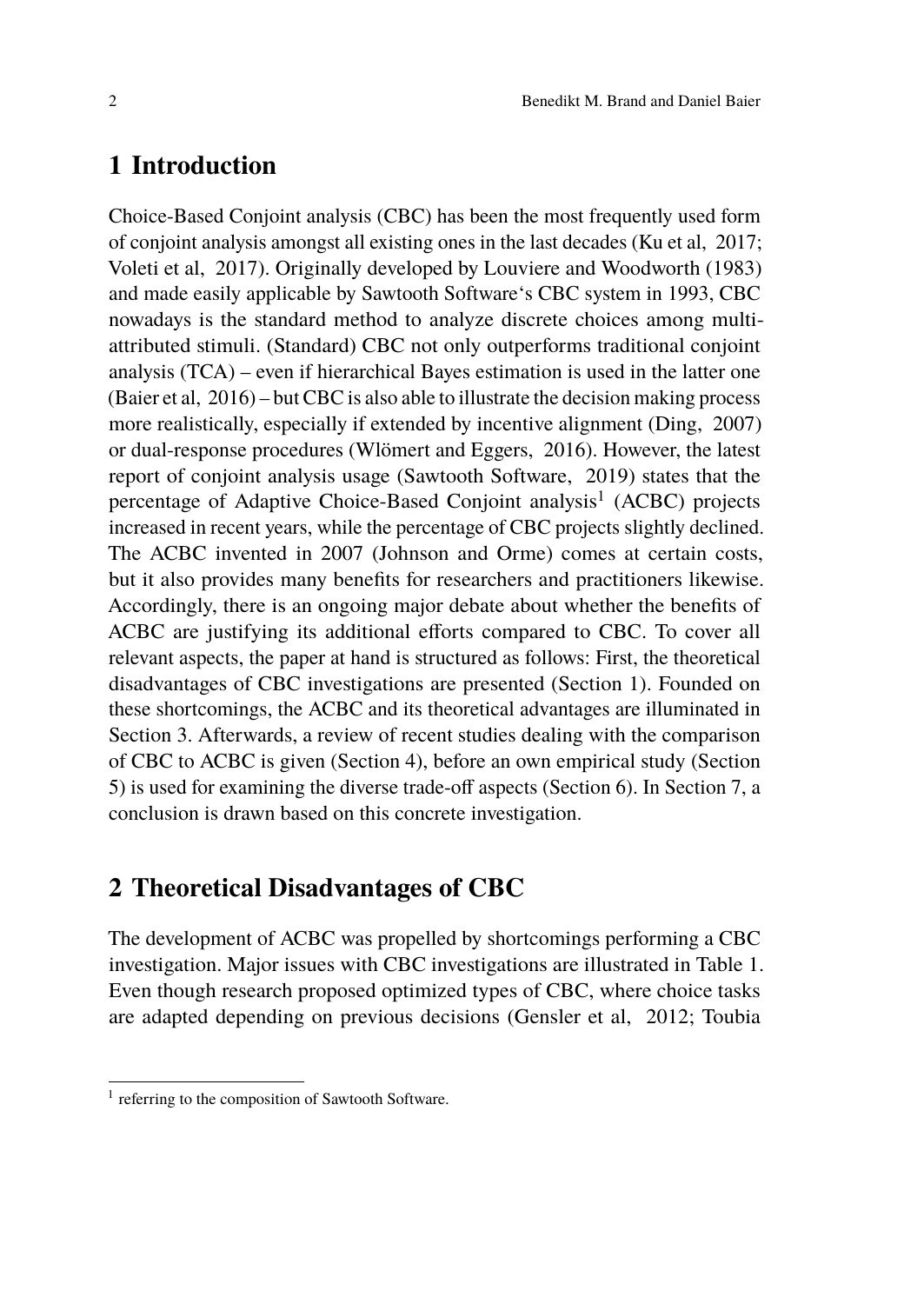[et al, 2004\)](#page-20-2), the overall layout of the survey remains identical. The findings (Table [1\)](#page-2-0) go in line with recently conducted research showing that the validity of commercially fielded CBC investigations slightly went down [\(Selka and](#page-20-3) [Baier, 2014\)](#page-20-3).

<span id="page-2-0"></span>

| <b>Theoretical Disadvantage</b>                                                                                                                                                                                                                               | Source(s)                                                                        |
|---------------------------------------------------------------------------------------------------------------------------------------------------------------------------------------------------------------------------------------------------------------|----------------------------------------------------------------------------------|
| Answering the same question multiple times<br>across varying choice tasks is often experienced<br>as very monotonous and boring                                                                                                                               | Bauer et al (2015), Lines<br>and Denstadli (2004)                                |
| Respondents are often facing stimuli that are irrel-<br>evant to them                                                                                                                                                                                         | Garver et al (2012)                                                              |
| $\implies$ If respondents focus on certain key features<br>not contained within the stimuli, they may only<br>choose the none-option                                                                                                                          | Steiner and Meißner (2018)                                                       |
| (When applying more than just a limited amount)<br>of the most important attributes) respondents tend<br>to not carefully weigh up the trade-off of different<br>choices (anymore)<br>$\implies$ Instead, they use fast-feasible simplification<br>strategies | Gilbride<br>Allenby<br>and<br>(2004), Ryan et al (2009),<br>Scholz et al (2010), |
| $\implies$ Respondents' choices could better be captured<br>by non-compensatory models where only a few<br>attribute levels are considered                                                                                                                    | Yee et al (2007)                                                                 |
| Still, CBC assumes a compensatory model with<br>respondents carefully weighing up different choice<br>options using compensatory decision heuristics                                                                                                          | Garver et al (2012) Scholz<br>et al $(2010)$                                     |

**Table 1:** Theoretical Disadvantages with CBC investigations.

Apparently, the assumption of a compensatory model with compensatory decision heuristics does neither go in line with the observed quick answering behavior, nor with detected simplified respondents heuristics, which led to the development of ACBC in 2007 by [Johnson and Orme.](#page-19-5)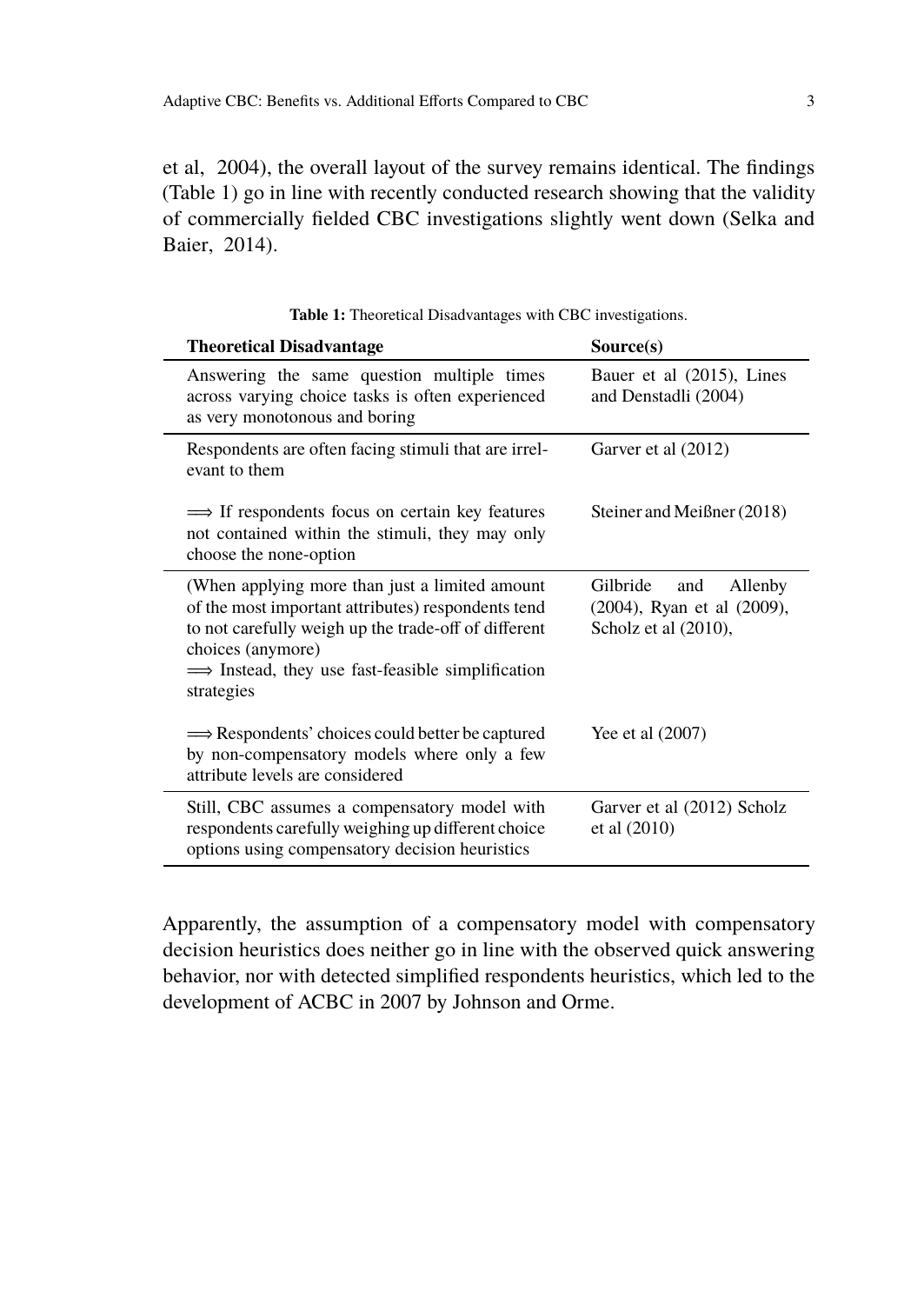### **3 ACBC and Its Theoretical Advantages**

The process of ACBC contains three to four sections: In the first section ("Build-Your-Own", abbr.: BYO) respondents are asked to create their ideal product selecting the best attribute levels. Similar to the incentive-aligned upgrading method from [Park et al](#page-19-6) [\(2008\)](#page-19-6), it is possible to extend the BYO by a "summed price"-setup allowing to determine a base price and/or component prices for all attribute levels. The researcher may further specify which attributes should be included in the BYO-section and whether conditional attributes exist or whether a conditional display should be part of the BYO. The latter one illustrates the current BYO-selection based on what respondents are indicating. Based on this ideal product, a screening section is pursued. Here, respondents are exposed to similar stimuli (as full-profile stimuli), asking whether presented stimuli are taken into consideration or not (binary choice: "a possibility" vs. "not a possibility"). Depending on which attribute levels of a stimulus are chosen very frequently, respondents are asked whether the related attribute level is representing a "must-have"-level to them. In parallel to this, respondents will be asked whether an attribute level is considered as an unacceptable attribute level, when the same attribute levels of a stimulus are always rejected. When respondents are thereby asked to select the most unacceptable (or most important) level out of the detected attribute levels proposed, respondents still could select that none of these presents an unacceptable (or must-have) level. Here, researchers may specify how many unacceptable and must-have levels could potentially be detected. It is recommended to use the *#Unacceptables* = *#ScreeningTasks* - 3 and *#MustHaves* = *#ScreeningTasks* - 4 [\(Sawtooth Software, 2014\)](#page-19-7). Based on the results of the selected must-have and unacceptable levels, a regular CBC is performed. Here, unacceptable attribute levels will not appear at all, while musthave levels kept constant for all stimuli in each choice set (highlighted in gray) to ensure that the proposed stimuli are really part of the respondents' evoked set and to allow respondents to focus on their relevant trade-off attribute levels. Again, the researcher may specify how many stimuli (out of the stimuli selected as a possibility in the screening section) should be part of this choice tournament section. The chosen "winning" stimulus of each choice set will be compared with other winning stimuli in subsequent choice tasks, until the most preferred stimulus is identified. With *k* stimuli marked as a possibility in the screening section, the final winning stimulus will be yielded after *k/2* choice tasks when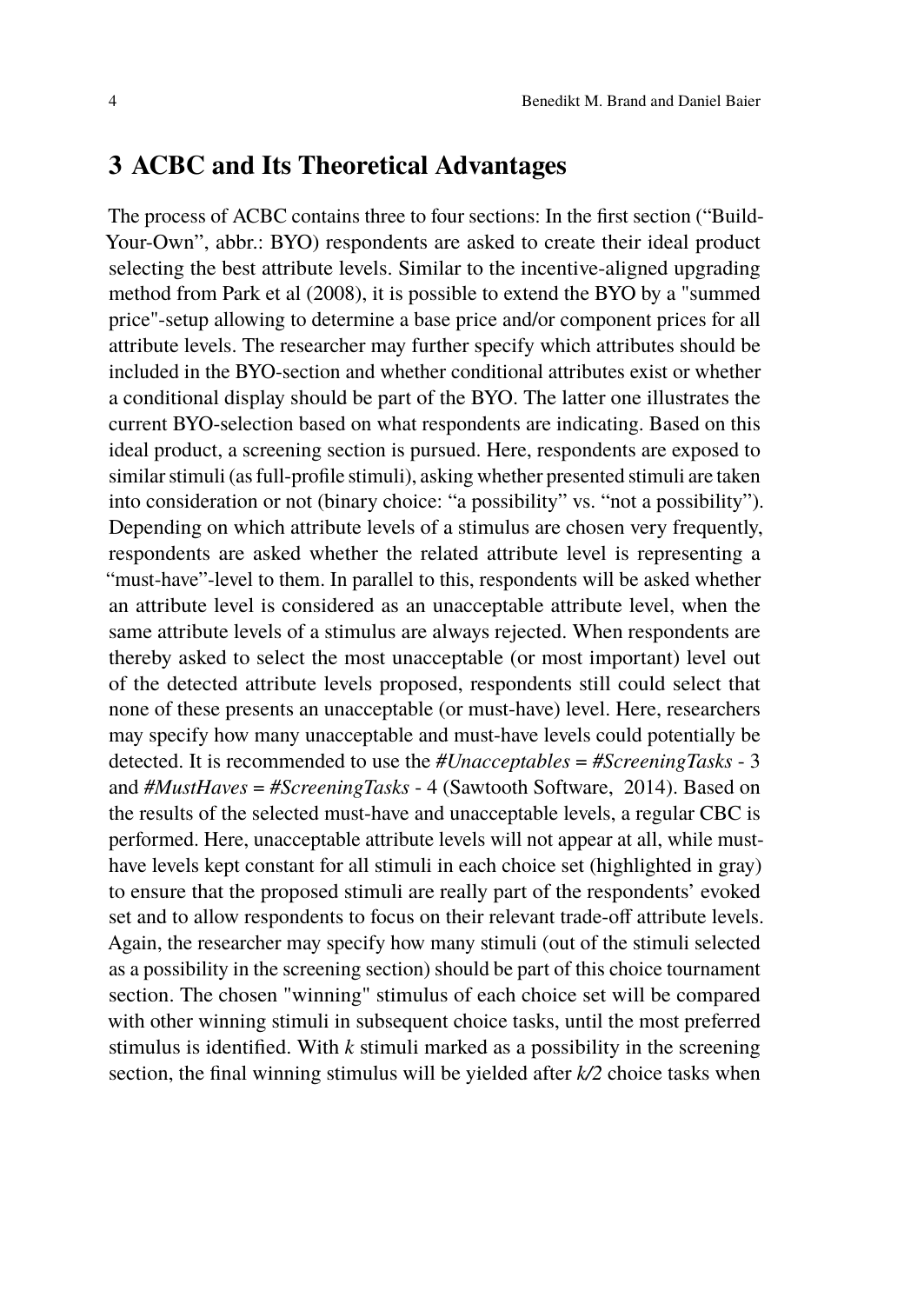using three stimuli per choice task [\(Sawtooth Software, 2014\)](#page-19-7). Additionally, a fourth section can be included asking for buying probabilities ("calibration section") for the BYO-option, winning concept of the CBC tournament and further stimuli. These buying probabilities are enquired by a scale ranging from a minimum of two to a maximum of nine scale points (by default, a 5-point Likert scale is used).

| <b>Section</b>                                   | Configurator<br><b>Section</b><br><b>Build Your Own)</b>                                      | <b>Screening</b><br><b>Section</b>                                                                                                        | <b>Choice Tasks</b><br><b>Section</b>                                                                   | <b>Calibration</b><br><b>Section</b><br>(optional)       |
|--------------------------------------------------|-----------------------------------------------------------------------------------------------|-------------------------------------------------------------------------------------------------------------------------------------------|---------------------------------------------------------------------------------------------------------|----------------------------------------------------------|
| Aim                                              | Identification of<br>ideal (product)<br>concepts for<br>generating near-<br>neighbor concepts | · Identification of<br>unacceptable and<br>must-have levels<br>(non-compensatory<br>heuristics)<br>Identification of<br>consideration set | · Identification of<br>most preferred<br>concept<br>Collecting choices<br>among alternative<br>concepts | Collecting<br>additional concept<br>evaluations          |
| Task:<br>Respondents<br>are asked to<br>$\cdots$ | self-select best<br>levels                                                                    | categorize<br>presented<br>variations of the<br>ideal concept<br>(binary choice)                                                          | select best<br>concepts among<br>presented ones                                                         | rate purchase<br>likelihood for<br>presented<br>concepts |

**Figure 1:** Procedure of an Adaptive Choice-Based Conjoint analysis (based on [Sawtooth Software](#page-19-7) [2014\)](#page-19-7).

Critically reflecting this procedure, one might argue that the eligibility of ACBC for simplifying the trade-off decisions compared to CBC is not sufficiently given when also using full-profile stimuli. However, in contrast to the CBC design, the screening section is not asking about the best choice, but whether the presented stimuli are generally taken into consideration allowing to simplify the decision. This approach aims to mimic a more realistic choice behavior by deploying a two-step decision making process: first, consumers will form an evoked set (screening section), before choosing the best option within that evoked set (CBC section) subsequently [\(Shocker et al, 1991;](#page-20-6) [Turley and LeBlanc, 1995\)](#page-20-7). This kind of procedure is similar to dual-response types of CBC that have proven to outperform CBC in several regards [\(Schlereth and Skiera, 2016;](#page-20-8) [Wlömert and](#page-20-1) [Eggers, 2016\)](#page-20-1). Apart from that, the implementation of both types of choice tasks (taking stimuli into consideration or not, as well as choosing the best stimulus)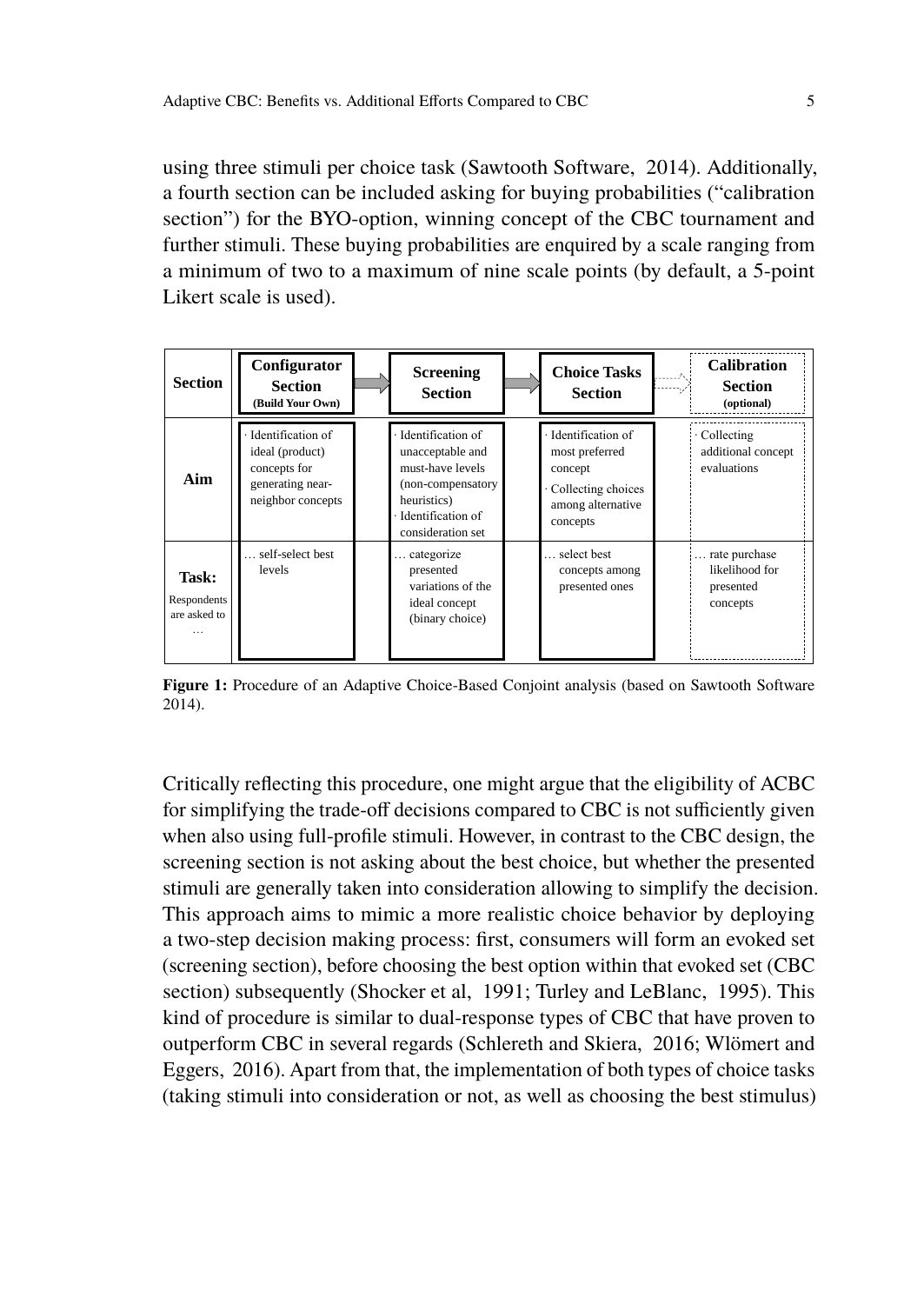allows to combine the benefits of applying rejectable choice sets (with more evaluative judgments) and forced choice sets (with more comparative judgments) and thereby highlight how respondents process and recall information from choice tasks [\(Parker and Schrift, 2011\)](#page-19-8).

Furthermore, it should be noticed that the choice tournament section resembles the CBC procedure resulting in the same monotonous patterns. However, the previous two sections enable respondents to focus on far less stimuli in this section and the ones presented are even closer to the individual, ideal configuration. Additionally, specifying an ideal BYO-stimulus and include/exclude concepts into one's consideration set is loosening the rigid procedure of sole CBC procedures and could be considered to require less cognitive effort than choosing the best option. Moreover, this adaptive approach could handle extreme response behavior (frequently occurring with CBC investigations (Gensler et al, 2012)) better by applying the previous two sections.

The designs created for the screening section are based on the selection in the BYO-section. In line with the traditional orthogonal array, each attribute should vary in order to accomplish maximum statistical efficiency. If only a certain amount of attributes varies, this will result in lower statistical efficiency. Therefore, the design creation using ACBC tries to antagonize these issues by focusing on "near-neighbor"-stimuli that are more relevant to respondents [\(Sawtooth Software, 2014\)](#page-19-7). Apart from that, usual design efficiency criteria employed for CBC investigations (such as high D-efficiency and orthogonality) are based on the assumption of respondents using compensatory decision heuristics. Hence, the design of ACBC experiments should take into account the before-mentioned non-compensatory screening rules most respondents are applying. Additionally, varying only a subset of all attributes within each stimulus will lead to less noise in the data. Consequently, the designs could not be considered as perfectly orthogonal, though they have proven to function very well and a feature was implemented into the software to check the design created regarding orthogonality [\(Sawtooth Software, 2014\)](#page-19-7).

These near-orthogonal designs follow a five-step algorithm [\(Sawtooth Soft](#page-19-7)ware,  $2014$ ): Depending on the BYO-selection by respondents, a vector  $S_0$  with as many elements as attributes contained in the BYO-section explains which attribute levels have been chosen for the ideal BYO-option. On the researchers' side, one could determine the total number of stimuli that should be created (T), as well as the minimum amount of attributes varying from the BYO-selection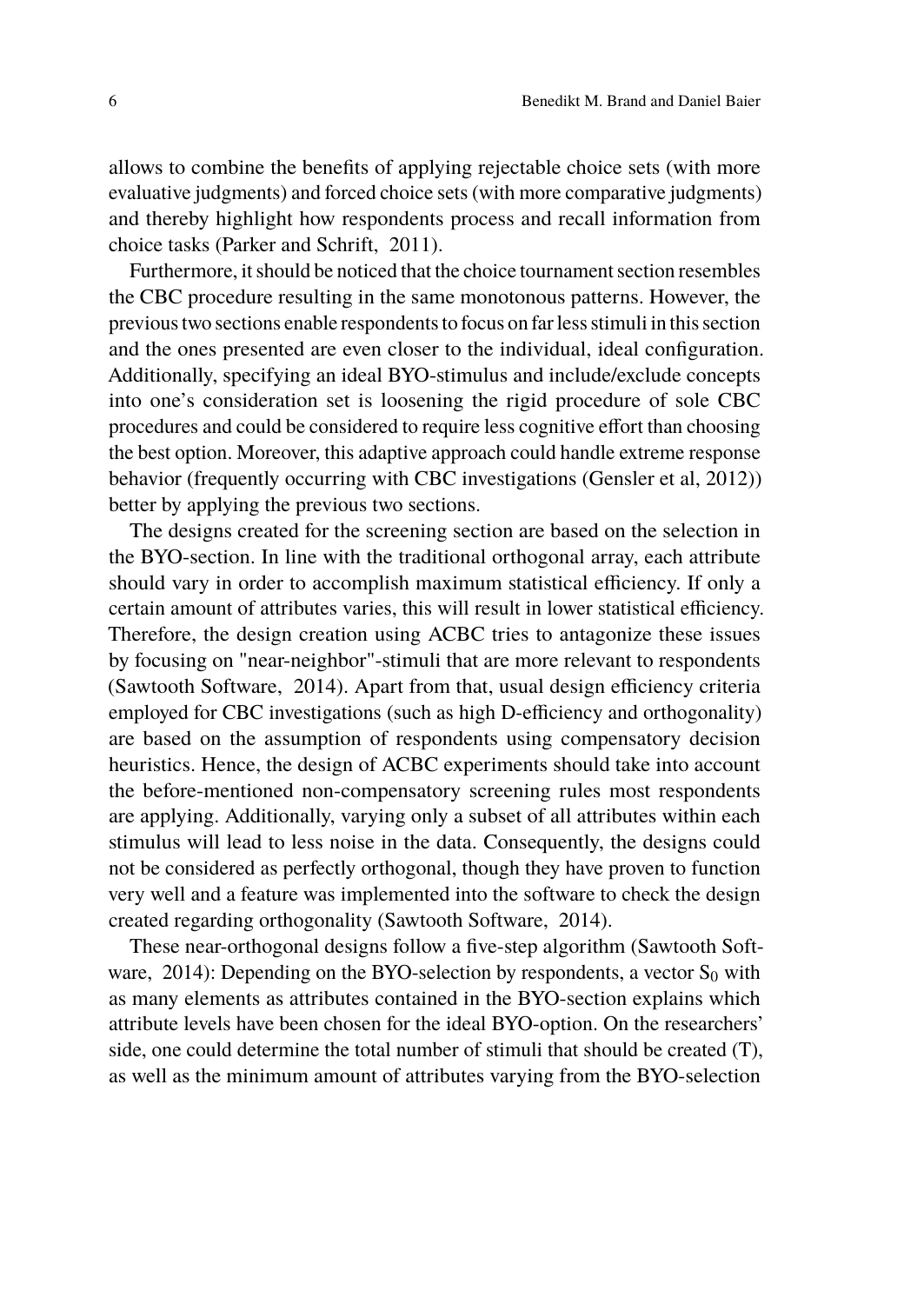$(A<sub>min</sub>)$  and the maximum amount of attributes varying from the BYO-selection  $(A<sub>max</sub>)$ . For the latter one, half of all attributes in the BYO could be varied at maximum.

- Step 1: In order to generate a new near-neighbor stimulus  $S_i$ , the algorithm randomly chooses an integer  $(A_i)$  ranging from  $A_{min}$  to  $A_{max}$  specifying how many attributes within  $S_0$  will be modified.
- Step 2: A<sub>i</sub> elements within  $S_0$  are randomly selected to be modified.
- Step 3: New levels for the attributes selected from the previous step are randomly chosen varying from the BYO-selection. All other attribute levels from the BYO-selection are kept constant.
- Step 4: It is checked whether the concept selected is not a duplicate to another stimulus previously chosen for this respondent and is not at odds with any prohibited pairs. In case the chosen stimulus is prohibited or a duplicate, the stimulus will be rejected and the first step starts again.
- Step 5: It is tested whether relabeling non-BYO selected attribute levels to a different non-BYO selected attribute level within the same attribute improves the relative D-efficiency of the design for this respondent. In parallel to this, it is checked whether swapping non-BYO selected attribute levels between two stimuli improves the relative D-efficiency. In case swapping or relabeling increases efficiency while the target level count balance is not deteriorating, adaptions are accepted.

# **4 Results from Empirical Comparisons of CBC and ACBC**

Before evaluating ACBC's benefits and additional efforts compared with CBC based on an empirical study in the context of international e-commerce, recent studies comparing the two methods in other environments are presented in chronological order in [Table 2.](#page-7-0)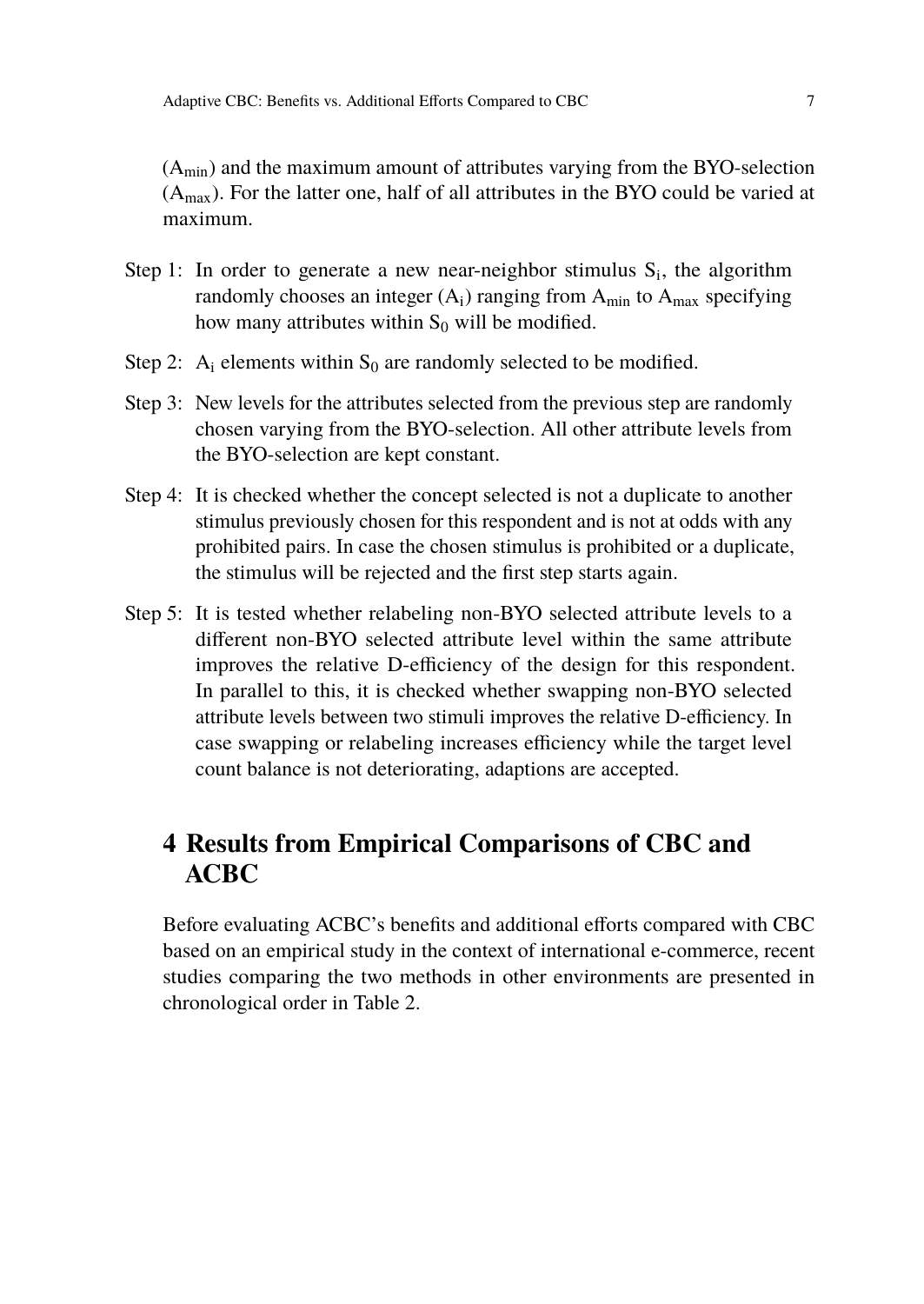<span id="page-7-0"></span>

| <b>Source</b>                 | <b>Sample</b>                                                                                          | <b>Application</b><br><b>Example</b> | <b>Results</b>                                                                                                                                                                                                                                                                                                                                                        |
|-------------------------------|--------------------------------------------------------------------------------------------------------|--------------------------------------|-----------------------------------------------------------------------------------------------------------------------------------------------------------------------------------------------------------------------------------------------------------------------------------------------------------------------------------------------------------------------|
| Johnson and<br>Orme (2007)    | $n_{\text{CBC}}=277$ ,<br>$n_{ACBC} = 282$                                                             | Laptops                              | Median time to complete ACBC (11.6 minutes) more than<br>twice the time for a CBC (5.4 minutes)<br>ACBC is experienced as more interesting $&$ more realistic<br>Both methods produced similar results in terms of Mean<br>Absolute Errors (abbr.: MAE) for predicting holdout shares<br>Hit rate for the last holdout used was significantly higher<br>for the ACBC. |
|                               | $n_{\text{CBC}} \approx 500$<br>$n_{\text{ACBC}} \approx 400$                                          | Equipment cantly.                    | Recreational ACBC's hit rate was higher than CBC's, albeit not signifi-                                                                                                                                                                                                                                                                                               |
| Orme and<br>Johnson<br>(2008) | $n_{ACBC}$ <sub>1</sub> =299,<br>$n_{ACBC II} = 303$ ,<br>$n_{ACBC III}$ =295,<br>$n_{\text{CBC}}=314$ | Home<br>Purchases                    | ACBC outperformed CBC in terms of MAE, market share<br>predictions $\&$ hit rates, albeit not significantly regarding<br>hit rates.                                                                                                                                                                                                                                   |
| Chapman<br>et al (2009)       | $n_{\text{CBC}}=201,$<br>$n_{ACBC} = 199$                                                              | Computer<br>Accessory                | ACBC's estimates were closer to actual market data, gener-<br>ating smaller standard deviations of respondents' utilities<br>& yielding $15-25\%$ lower error proportion than CBC<br>ACBC showed to estimate greater price sensitivity.                                                                                                                               |
| Cunningham<br>et al $(2010)$  | Review of<br>Various<br>Articles                                                                       |                                      | ACBC simulates the decision-making process more real-<br>istically & respondents evaluated this method as more en-<br>gaging than traditional conjoint approaches<br>ACBC shows improved prediction of holdout tasks, more<br>precise estimations of product decisions & lower standard<br>errors<br>ACBC requires more time for completion.                          |
| Jervis et al<br>(2012)        | $n_{\text{CBC}}=777$ ,<br>$n_{ACBC} = 250$                                                             |                                      | Sour Cream ACBC performs better in estimating the perception of<br>brands & price compared to CBC, with smaller standard<br>deviations at the estimated individual utilities<br>Confirmed earlier proposition that ACBC leads to similar<br>results even if smaller samples are used.                                                                                 |
| Bauer et al<br>(2015)         | $n=423$<br>for both<br>methods,<br>$n_{\text{holdout}} = 66$                                           | Cars                                 | ACBC significantly outperforms even HIT-CBC regarding<br>hit rates & qualitative criteria, such as overall pleasure, task<br>simplicity, closeness to reality & enjoyment;<br>Internal (using holdout tasks) & external (using a separate<br>holdout sample) MAEs have been smaller using ACBC                                                                        |

**Table 2:** Review of Recent Studies Comparing (HIT-)CBC to ACBC.

Similarily to [Chapman et al](#page-18-6) [\(2009\)](#page-18-6), more precise estimations about the willingness-to-pay were also confirmed by [Gensler et al](#page-18-2) [\(2012\)](#page-18-2), who adapted price levels based on previous choice decisions and implemented conjunctive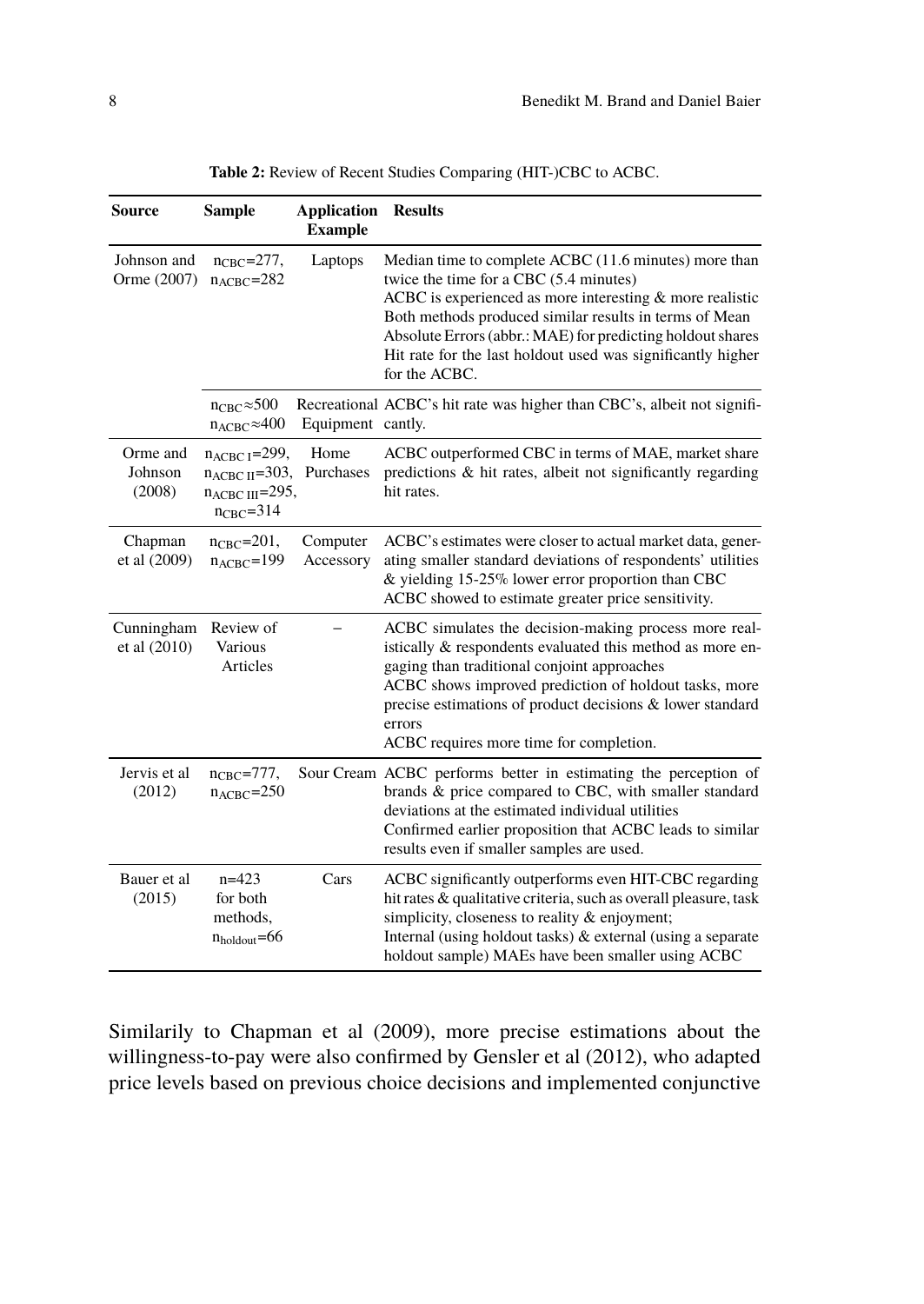and disjunctive decision heuristics for price. Moreover, findings on higher external validity when using adaptive designs based on previous choices [\(Bauer](#page-18-3) [et al, 2015\)](#page-18-3) could also be confirmed by [Gensler et al](#page-18-2) [\(2012\)](#page-18-2).

Summarizing all studies, one can observe that ACBC prevails in most cases compared to CBC. Only the longer interview time appears to represent a major drawback. However, respondents prefer ACBC over CBC due to its more encouraging and less monotonous procedure. Moreover, it is recommended to use ACBC in rather complex decision environments with about more than six attributes, whereas CBC should be used for choice designs with just a few attributes [\(Eggers and Sattler, 2011\)](#page-18-9). Besides the fact that the number of attributes intended always depends on the number of levels applied, literature emphasizes that respondents are cognitively overstrained when facing a wide range of attributes [\(Green and Srinivasan, 1990;](#page-18-10) [Lines and Denstadli, 2004;](#page-19-3) [Netzer and Srinivasan, 2011;](#page-19-10) [Scholz et al, 2010\)](#page-20-5) in full-profile designs. Apart from that, it becomes clear that ACBC is still a rather nascent phenomenon in literature with only a few applications existing (e.g. [Garver et al 2012;](#page-18-4) [Hinnen](#page-18-11) [et al 2017;](#page-18-11) [Wuebker et al 2015\)](#page-21-1), while most experiments are conducted by researchers affiliated with the software provider Sawtooth Software.

#### **5 Research Methodology and Data Collection**

To examine whether ACBC's benefits are justifying its additional effort concerning time and cost compared to the predominantly used CBC, an own empirical study has been conducted. This empirical study applying an ACBC serves exemplarily for deriving advantages and disadvantages with ACBC and will be compared to hypothetical CBC investigations. Here, ACBC was applied in the context of e-commerce configurations for Chinese and German consumers. As ACBC is more appropriate for complex decision environments with more than five [\(Garver et al, 2012\)](#page-18-4) or six attributes [\(Eggers and Sattler, 2011\)](#page-18-9), the eight most important attributes for e-commerce were used illustrating a more holistic perspective on the ideal configuration. Furthermore, all eight attributes contained four attribute levels preventing the number-of-levels effect [\(Steenkamp and Wittink, 1994;](#page-20-9) [Verlegh et al, 2002\)](#page-20-10). In addition, the order of the attributes shown to each respondent was randomized in order to prevent the position effect. The investigation was exemplified by sport compression shorts in the considered online shop to provide a more descriptive scenario for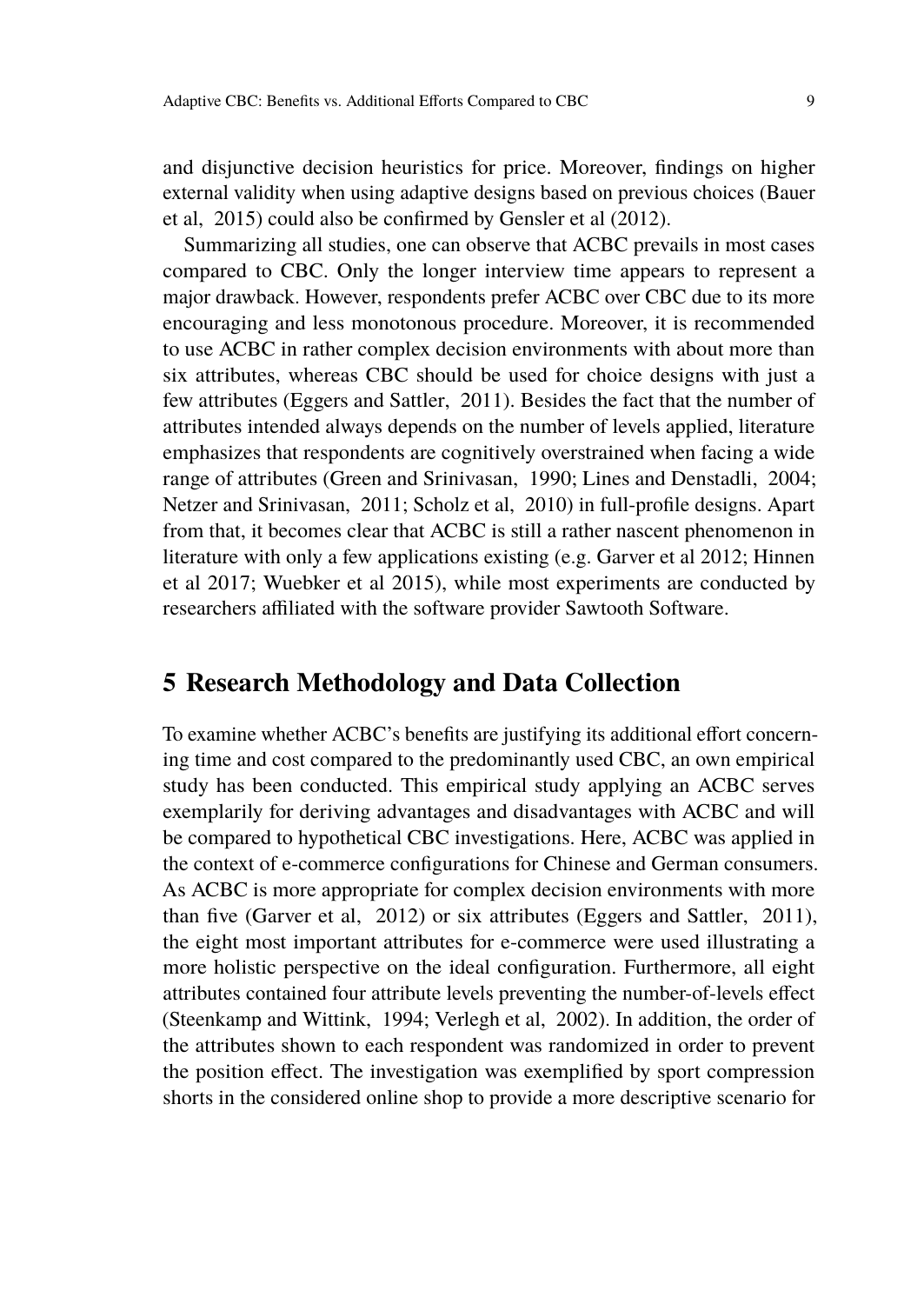| <b>Attribute</b>                | <b>Attribute level 1</b>                                                                                                                                                             | <b>Attribute level 2</b>                                                                                                                                                                                                                           | <b>Attribute level 3</b>                                                                                                                                                                                                                                                                  | <b>Attribute level 4</b>                                                                                                                                                                                                                                          |
|---------------------------------|--------------------------------------------------------------------------------------------------------------------------------------------------------------------------------------|----------------------------------------------------------------------------------------------------------------------------------------------------------------------------------------------------------------------------------------------------|-------------------------------------------------------------------------------------------------------------------------------------------------------------------------------------------------------------------------------------------------------------------------------------------|-------------------------------------------------------------------------------------------------------------------------------------------------------------------------------------------------------------------------------------------------------------------|
| Method of<br>payment            | PayPal                                                                                                                                                                               | Credit card                                                                                                                                                                                                                                        | AliPay                                                                                                                                                                                                                                                                                    | WeChat Pay                                                                                                                                                                                                                                                        |
| <b>Country of</b><br>production | Germany                                                                                                                                                                              | Europe<br>(except Germany)                                                                                                                                                                                                                         | China                                                                                                                                                                                                                                                                                     | <b>USA</b>                                                                                                                                                                                                                                                        |
| <b>Time for</b><br>delivery     | 3 days                                                                                                                                                                               | 5 days                                                                                                                                                                                                                                             | 7 days                                                                                                                                                                                                                                                                                    | 9 days                                                                                                                                                                                                                                                            |
| Product<br>references           | $3/5$ stars                                                                                                                                                                          | $4/5$ stars                                                                                                                                                                                                                                        | $5/5$ stars                                                                                                                                                                                                                                                                               | References unknown                                                                                                                                                                                                                                                |
| <b>Website</b><br>design        | $5/12$ m<br>. .<br><b>BOTA</b> we can such the compa-<br>----<br><b>NAT'S</b><br>SIMOLE<br>÷.<br>Š<br>cesse<br>70€<br><b>RMC</b><br>906<br>100€<br>×<br>5536<br>6320<br>7118<br>7906 | 5/10<br>4000 m on you<br>- -<br><b>Service Control</b><br><b>MATT</b><br><b>U4808</b><br>$\overline{a}$<br>C.<br>ш.<br><b>SERVICE</b><br>ш,<br>700<br><b>RDC</b><br>1006<br>SOC.<br>$\overline{\phantom{a}}$<br>١ż<br>5534<br>632W<br>7118<br>7904 | text av<br>1997 or but you was sports<br><b>SHOW SHOW IN</b><br><b>Deal Sele Scott 10</b><br>ara.<br>geon.<br>$\frac{1}{16}$<br><b>Band</b><br><b>SAFTIN</b><br><b>Ware</b><br>706<br><b>Rock</b><br>800<br>1000<br>900<br>$\mathbf{r}$ and<br>5538<br>632¥<br>7118<br>790¥<br><b>Box</b> | test at<br>1990 to be the air seats seen<br><b>STATE STATE OF</b><br>the local factory in<br>an.<br>man<br>ò.<br>쯽<br>time.<br>-----<br>tsel.<br><b>706</b><br>800<br><b>Allege</b><br>1000<br>90C<br>$\mathbf{r}$<br>553%<br>632V<br>7118<br>7908<br><b>Book</b> |
| Warranty<br>options             | No redemption                                                                                                                                                                        | Return shipment at<br>additional costs                                                                                                                                                                                                             | Free return shipment                                                                                                                                                                                                                                                                      | Free return shipment &<br>extended conversion period                                                                                                                                                                                                              |
| Contact<br>possibilities        | Via e-mail                                                                                                                                                                           | Via phone                                                                                                                                                                                                                                          | Via live-chat                                                                                                                                                                                                                                                                             | No contact possibilities                                                                                                                                                                                                                                          |
| Price                           | 70€                                                                                                                                                                                  | 80€                                                                                                                                                                                                                                                | 90€                                                                                                                                                                                                                                                                                       | 100C                                                                                                                                                                                                                                                              |

**Table 3:** Attributes and Attribute Levels used.

respondents. The ACBC itself included all four before-mentioned sections. Furthermore, seven screening tasks were implemented and four times it was asked for any unacceptable attribute levels, three times for any must-have attribute levels – as recommended by the software provider for the number of attributes utilized. Still, some adjustments were made to shorten the already longer survey procedure. The ACBC consisted of only three concepts per screening task (plus additional none-option). Besides, the number of calibration stimuli shown was reduced to four instead of six, the minimum number of attributes to vary from BYO-selection was scaled down to one and the maximum number of attributes to vary from BYO-selection was cut down to two. Generally speaking, the total number of potential stimuli would be  $8^4$  resulting in 4,096 stimuli. Using the ACBC approach with the BYO-selection as starting point, this number can be broken down to the number of screening tasks (7) times the number of stimuli per screening task (3) leading to 21 stimuli each respondent will be evaluating. Out of these 21 stimuli from the respondents' evoked set, 16 will be used in the third section (choice tournament) at maximum.

Holdout tasks, which are commonly used in CBC investigations for measuring hit rates and MAE, are not planned to be implemented in ACBC surveys due to the adaptive design of ACBC investigations [\(Sawtooth Software, 2014\)](#page-19-7). As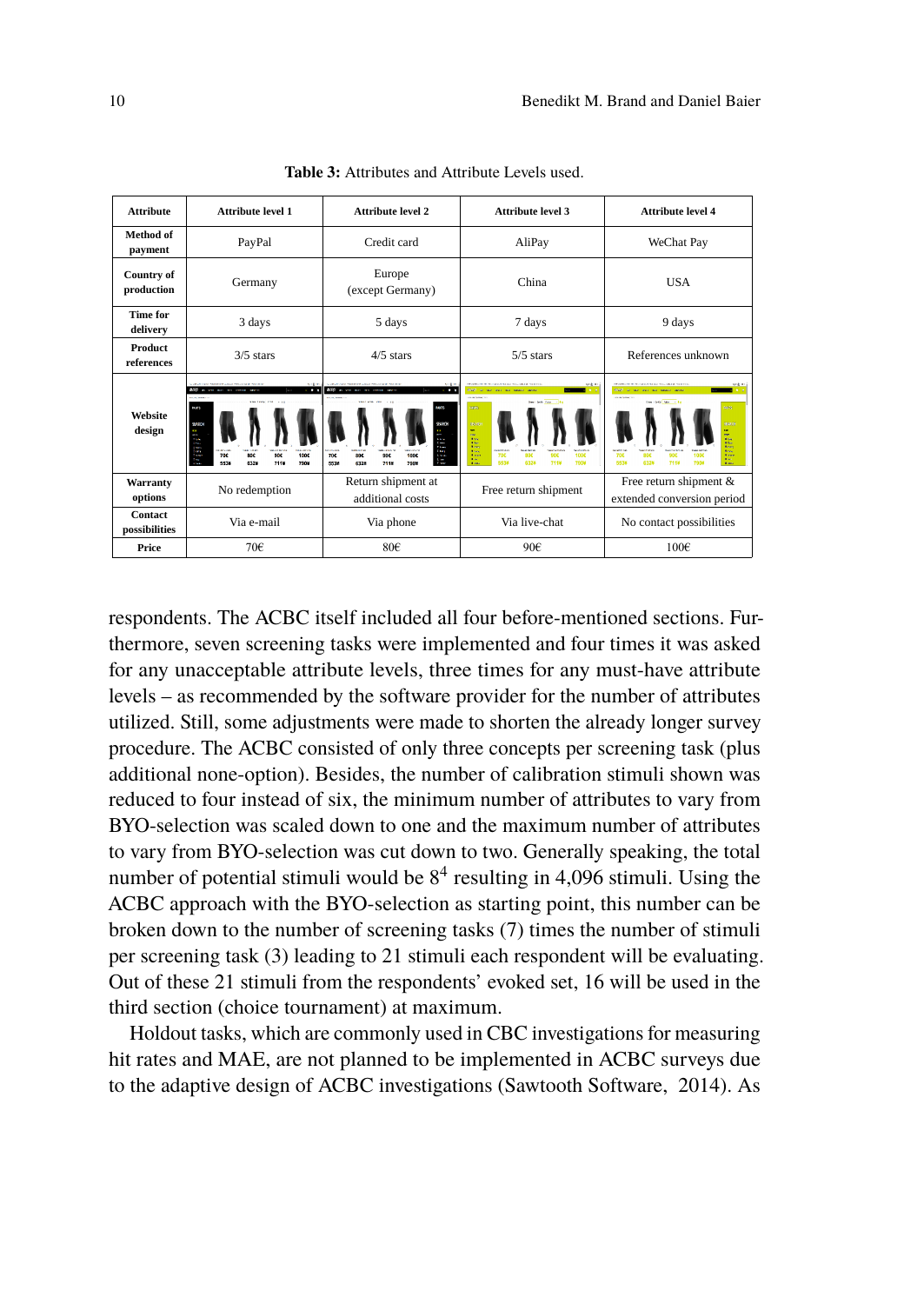ACBC's choice design is created "on-the-fly", it is basically not possible to generate an experimental design prior to the launch. Furthermore, holdout tasks determined a priori might display respondents stimuli including attribute levels that they have already assigned as unacceptable attribute levels, potentially leading to confusion and higher dropout rates. However, implementing holdout tasks is not mandatory, because prognostic validity can be tested through diverse testing methods: Actual market data or information about consumers' real buying probabilities should be preferred [\(Steiner and Meißner, 2018\)](#page-20-4), as recommended by developers of the ACBC [\(Sawtooth Software, 2014\)](#page-19-7). Ultimately, both approaches, hit rates and real-world buying probabilities, should serve as reference for judging whether estimated utilities provide predictive validity, which can be checked using the separately determined buying probabilities accessed in the calibration section.

In order to make sure that the design created will show each attribute level at least two times (generating enough near-neighbor stimuli), the design was tested with five dummy respondents answering randomly. Results strongly suggested the implementation of the BYO-section to increase the D-efficiency of the chosen design (see Table [4\)](#page-10-0). Apart from that, it was ensured that each attribute level occurred at least two times (85% of the time even more than two times).

<span id="page-10-0"></span>

| <b>Respondent Number</b> | D-Efficiency w/ BYO | D-Efficiency w/o BYO |
|--------------------------|---------------------|----------------------|
|                          | 0,8176              | 0,0019               |
|                          | 0,8919              | 0,0022               |
|                          | 0,8346              | 0,0000               |
|                          | 0,8305              | 0,0018               |
|                          | 0,8769              | 0,0022               |

**Table 4:** D-efficiency with and without BYO-section.

Focusing on German and Chinese consumers with sport affinity and online shopping experience, a very large target group could be considered. Therefore, a two-step clustered sample approach has been conducted allowing to survey a widespread sample. Considering the subject of this investigation, respondents should be both experienced in online shopping and also demonstrate some affinity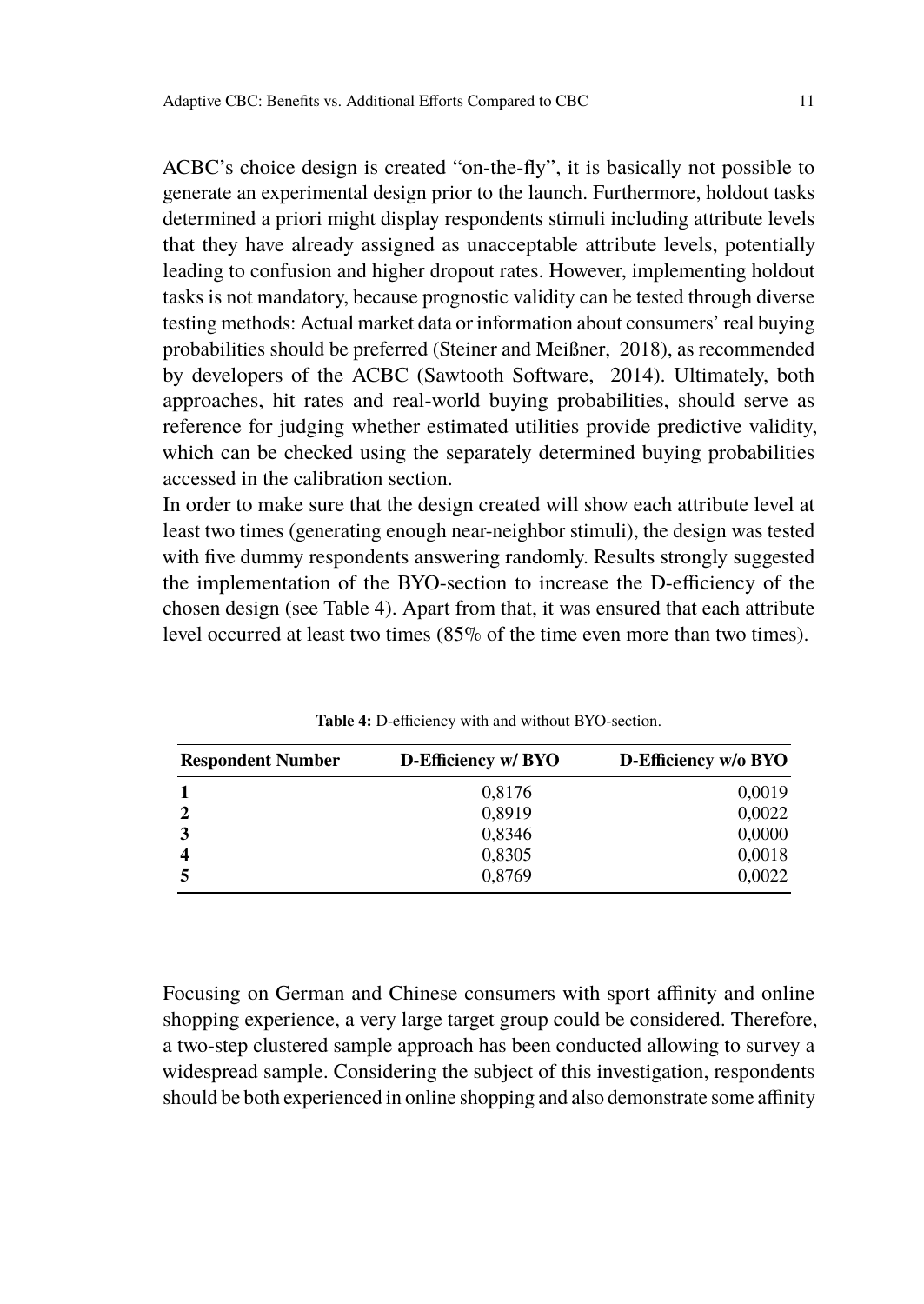to sports. As more than two-thirds of the German population shopped online at least once, data collection has been focusing on the second segmentation criterion of exercising on a regular basis. Therefore, all German sport associations of the 16 federal states in Germany were contacted and asked to randomly select a certain number of sport clubs out of their lists to answer the survey. The number of randomly selected sport clubs varies by the number of members of the corresponding federal sport association, taking into account the varying number of sport clubs per federal sport association. Consequently, 51 randomly selected sport clubs distributed all over Germany should ask 260 members (average number of members per sport club), leading to 1,326 potential respondents assuming a response rate of 10%.

For generating a comparable sample in China, same criteria should be applied. However, internet penetration in China varies enormously by region, where the majority of internet non-users is much higher in rural areas [\(Tan and](#page-20-11) [Ludwig, 2016\)](#page-20-11). This is the reason why contacting all 22 Chinese provinces with their sport associations would lead to a sample of regularly exercising participants, but it would neglect the prerequisite of having access to internet equally distributed among their members. Therefore, focus shifted to inhabitants of the largest cities in China, ensuring that all respondents have access to internet. As students are representing the most sportive group in China, sports universities of the five biggest cities have been contacted requesting them to forward the survey to students. Those are the sports universities of Shanghai (approx. 6,000 students), of Beijing (approx. 14,000 students), of Guangzhou (approx. 5,000 students), of Tianjin (approx. 6,000 students) and the sports faculty of Shenzhen University (approx. 5,000 students). Paying attention to the different amount of inhabitants in the selected cities, the number of students asked needed to be adapted accordingly: Beijing and Shanghai are accounting for approximately twice the number of inhabitants as in the other three cities, which is why in these cases it has been asked for 4,000 students each. In the other three universities, it was asked for only 2,000 students each, as the related cities account for a similar number of inhabitants. As a result, there were 14,000 potential respondents. Assuming the same response rate as in Germany (10%), it was expected to reach 1,400 Chinese online shoppers exercising regularly compared to 1,326 potential respondents in Germany.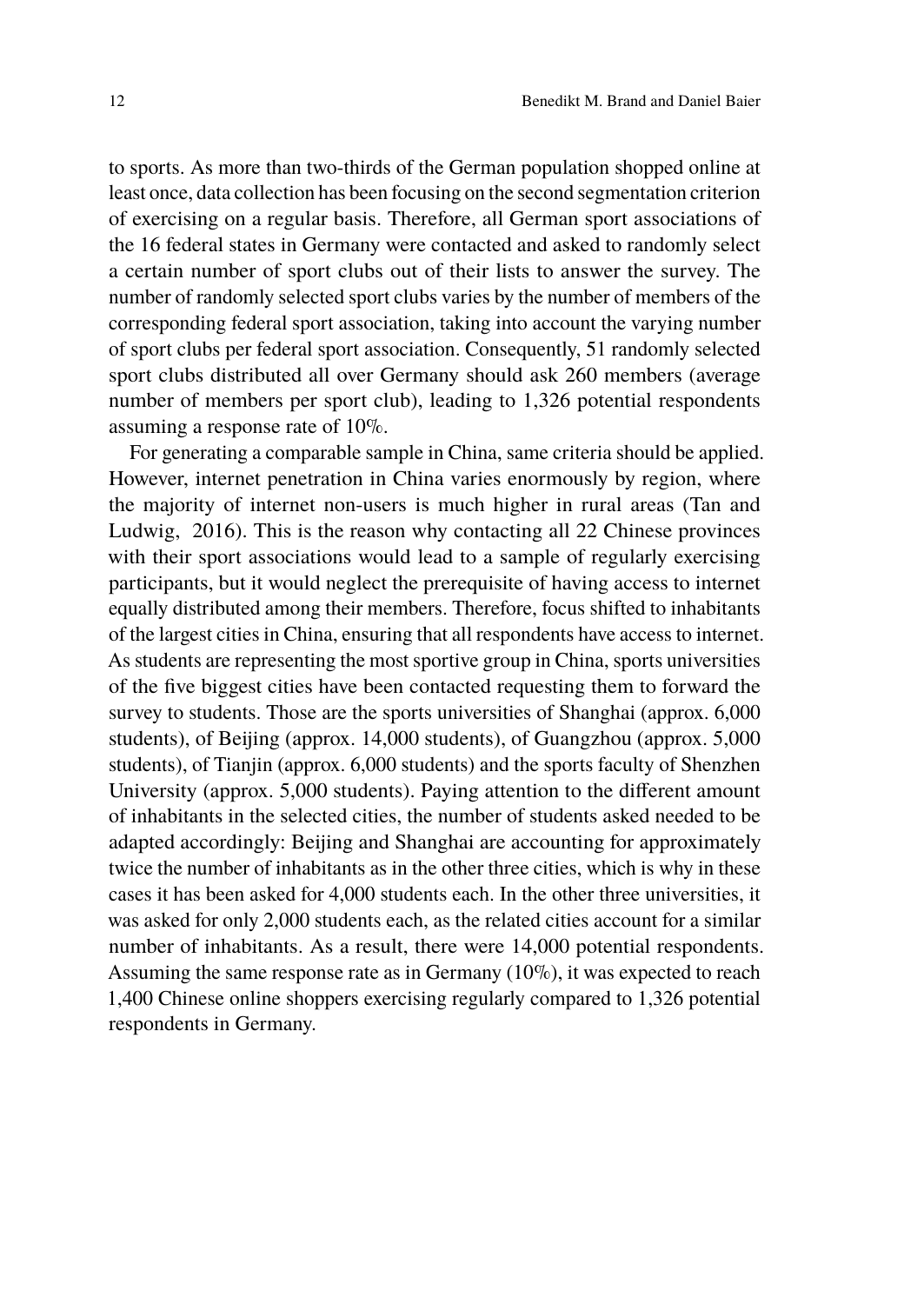## **6 Empirical Study: Results**

The ACBC study resulted in N=346 respondents, where 141 out of these skipped the survey prematurely (61 Chinese and 80 Germans). Here, most respondents stopped answering the survey, when ACBC part started  $(6\%)$ . The remaining n=205 complete surveys were answered by 54 Chinese and 151 German respondents. The standard Hierarchical Bayes (abbr.: HB) estimation exhibited a root likelihood (abbr.: RLH) of .710 and a pseudo  $R^2$  of .593. However, using the conventional HB calculation might result in misleading estimations, because the level of errors varies by section: Distinguishing between stimuli considered as a possibility and not a possibility (binary) will result in smaller error levels than choosing the best option out of a choice task [\(Allenby et al, 2005\)](#page-18-12). Therefore, the "Task-Specific Scale Factors Hierarchical Bayes" estimation was used taking this bias into account [\(Sawtooth Software, 2014\)](#page-19-7). Apart from that, the highly significant interaction effect between country of production and method of payment was implemented (2-log likelihood p<.00). Additionally, irrational behavioral structures were detected for the attribute levels of time of delivery, which is why a constraint was used for this attribute. These structures could be a by-product of the lowest average important of time of delivery out of all eight attributes. With the three adjustments described, the new model resulted in an improved RLH=.738 with a pseudo  $R^2$ =.639. The before-mentioned validity check with separately investigated buying probabilities (derived from calibration section) indicates that highest estimated part-worth utilities match the stimuli with the highest buying probabilities attesting a high prognostic validity. Furthermore, the most frequently configured BYO-selection from the first section coincides with the winning concept of the choice tournament (at the third section) verifying a high internal consistency. Regarding the effect on the decision of all eight attributes used (Figure 2), the three factors of method of payment, warranty options, and contact possibilities are the most important ones by far.

In order to find out how valuable the additional information of the performed ACBC are and how precise ACBC is in estimating the most relevant configuration in comparison to CBC, a closer look is taken to the stimuli in the screening section. Here, the sample is analyzed separated by nationality in case any cultural influence might bias the overall consideration. In the German sample, only five out of the total 21 stimuli were assigned as "not a possibility". However, the five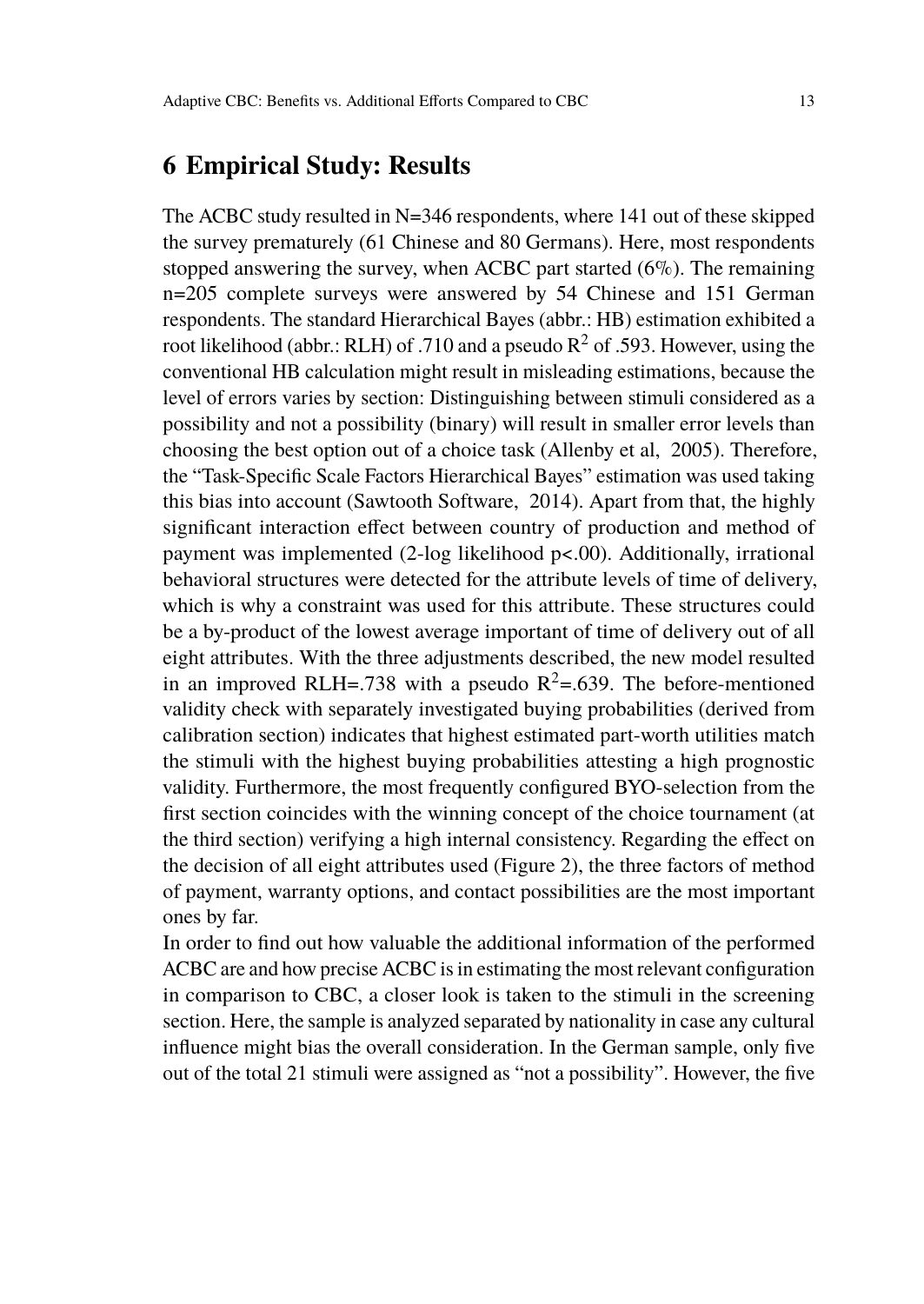

**Figure 2:** Effect of attributes on decision.

most frequently considered stimuli out of the remaining 16 ones account for 64.24% of all stimuli used. In the Chinese sample, six out of the 21 stimuli were considered as "not a possibility". Here, the seven most frequently considered ones out of the remaining 16 stimuli account for 64.91% of all stimuli used.

Another important benefit of ACBC that needs to be highlighted comparing the results to CBC investigations is the frequency of attribute levels marked as unacceptable or must-have features. Among German respondents, potentially 453 times attribute levels could be assigned as must-haves, as must-have questions have been asked three times for all 151 Germans. Out of these, respondents determined 128 times (28.26%) attribute levels as must-haves. To be precise, the most frequently chosen must-have attribute levels  $(> 10\%)$  revealed minimum requirements such as at least return options at additional costs (34.44%) and at least a three star customer reference (10.60%) should be provided. On the other hand, potentially 604 times unacceptable attribute levels could be detected. Out of these, unacceptable features were chosen 449 times (73.40%). Here, many attribute levels were assigned as unacceptable more than 10% of the time: AliPay (59.60%) and WeChat Pay (50.33%) are most frequently assigned unacceptable, but also having no return options at all (45.03%), no contact possibilities (31.13%), no customer references available (13.25%), the yellow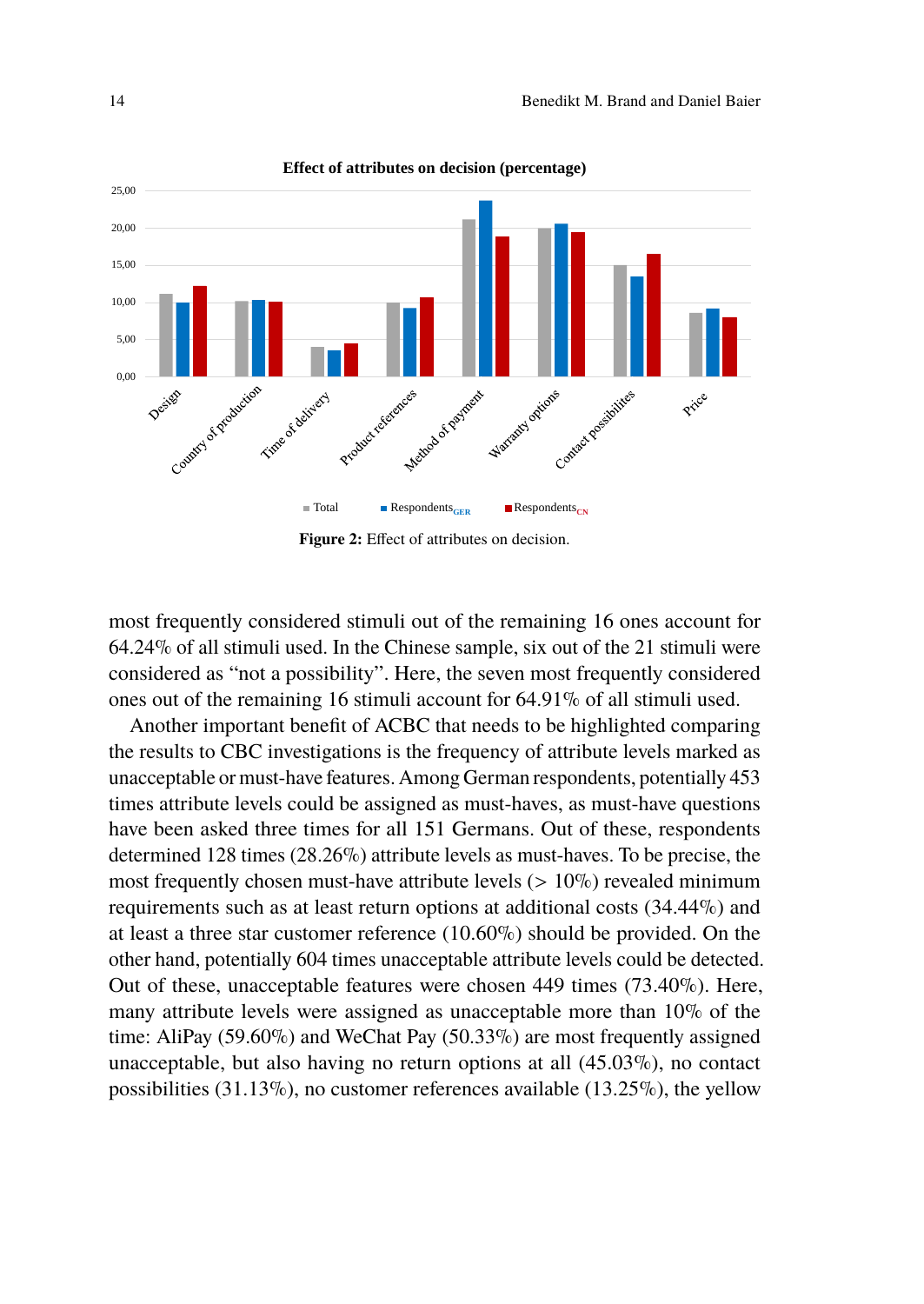navigation bar on the right-hand side (11.26%), return option at additional costs  $(10.60\%)$ , and contact via live-chat  $(10.60\%)$ .

Similar results were identified in the Chinese sample: 42 times out of 162 related questions (25.90%), must-have attribute levels were examined. Especially, at least return options at additional costs (24.07%), a three-star customer reference (14.81%) or at least free return (12.96%) were required as must-haves. Analogous to the German sample, more unacceptable features than must-have attribute levels were identified (65.70%). Among these, the most frequently chosen unacceptable attribute levels were no return of the product possible (37.04%), payment via PayPal (25.93%), no contact possibilities available  $(24.07\%)$ , yellow navigation bar on the right-hand side  $(22.22\%)$ , contact option via phone (20.37%), payment via Mastercard (20.37%), no available customer references (16.67%), return at additional costs (12.96%), and contact via email (12.96%).

As one of the major disadvantages mentioned by literature, the time of the interview needs to be analyzed as well. In this investigation, the total survey time was eleven minutes on average among Chinese and twelve minutes among German respondents. Here, up to six question (depending on answers of the previous three questions) were asked before the actual ACBC took place and afterwards, another three questions about demographical information were included. Summarizing the results of this investigation in consideration of CBC's problems and ACBC approaches to solve these issues, the Table [5](#page-15-0) captures the main aspects on the next page.

### **7 Conclusion and Outlook**

Starting with the disadvantages of ACBC, the longer interview time amounts to eleven to twelve minutes. This duration of the interview confirming earlier findings about ACBC investigations [\(Johnson and Orme, 2007\)](#page-19-5) still seems to be positioned in a reasonable range of time. One could argue that respondents refuse to spend that much time answering a survey, but as demonstrated earlier (see chapter 3), survey participants report higher overall pleasure and enjoyment performing ACBC studies compared to monotonous CBC investigations. However, especially if panels are used for acquiring respondents, this downside will result in additional costs. Even though it is possible to shorten the interview time by removing the BYO-section from the ACBC survey [\(Orme and Johnson, 2008\)](#page-19-9),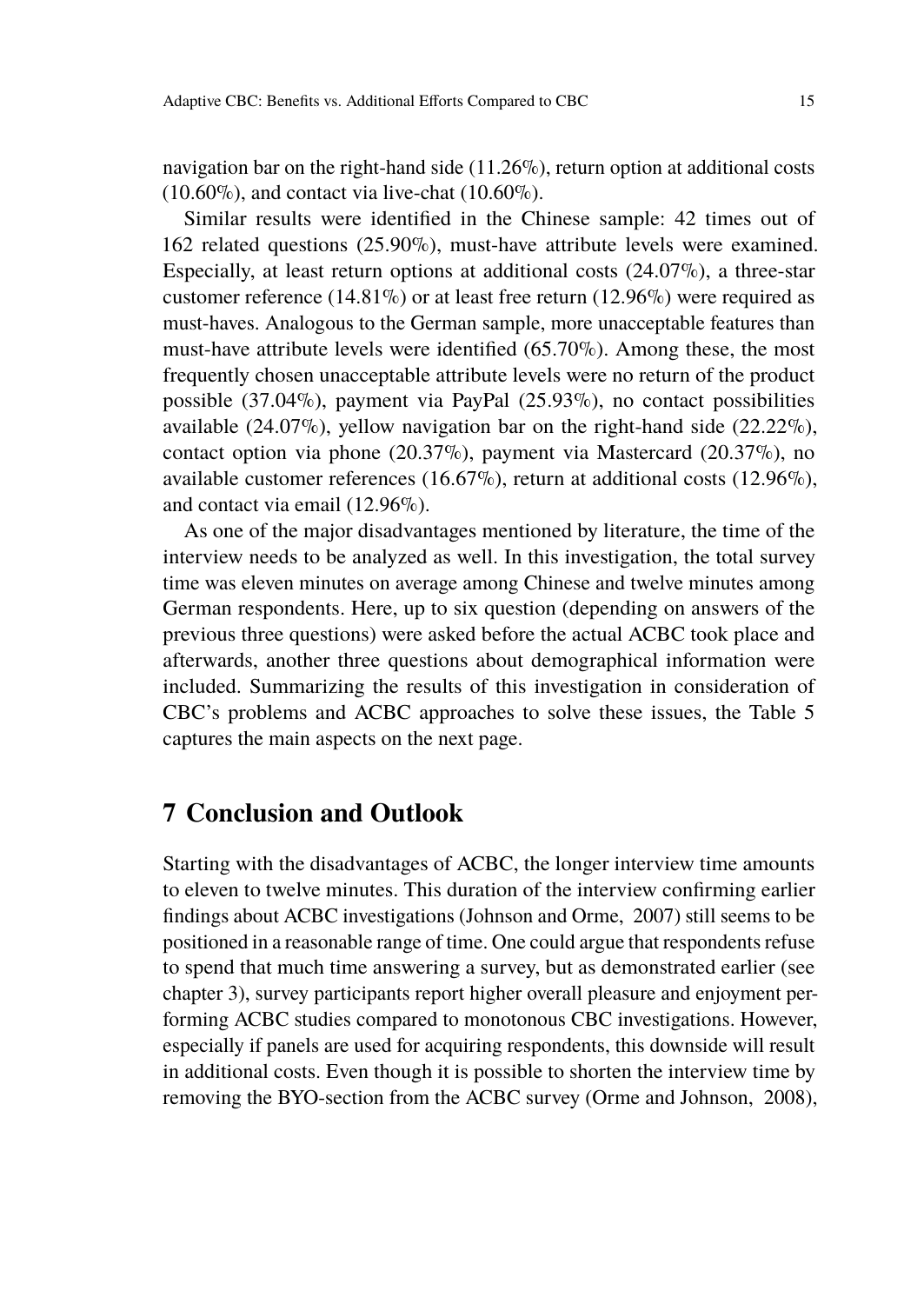<span id="page-15-0"></span>

| (Identified) problems<br>of CBC                                                                                                      | ACBC's<br>problem solving                                                                                                                                                                                                         | <b>Presented</b><br>investigation                                                                                                                                    |
|--------------------------------------------------------------------------------------------------------------------------------------|-----------------------------------------------------------------------------------------------------------------------------------------------------------------------------------------------------------------------------------|----------------------------------------------------------------------------------------------------------------------------------------------------------------------|
| Answering CBC is experi-<br>enced as monotonous and<br>boring leading to higher ter-<br>mination rates and<br>Respondents<br>rushing | Non-compensatory proce-<br>dure implemented making<br>surveys more realistic and<br>engaging (including BYO-<br>section: selection of unac-<br>ceptable and must-have at-<br>tribute levels)                                      | Only 21 respondents (6 $\%$ )<br>stopped answering the sur-<br>vey when ACBC started<br>(comparable number<br>of<br>Chinese and Germans)<br>Interview length between |
| through the survey                                                                                                                   |                                                                                                                                                                                                                                   | 11 (Chinese) and 12 (Ger-<br>mans) minutes                                                                                                                           |
| Respondents are exposed to<br>irrelevant stimuli (may only<br>choose none-option)                                                    | ACBC starts with their per-<br>sonal ideal stimulus config-<br>uration (BYO), followed by<br>near-neighbor stimuli that<br>are adjusted with unaccept-<br>able and must-have features                                             | High rate of stimuli consid-<br>ered as a possibility (CN:<br>71%; GER: 76%), whereas<br>already a few represent the<br>majority of all stimuli used                 |
| Respondents are focusing<br>on certain key features of-<br>ten neglected at CBC anal-<br>ysis                                        | Respondents<br>asked<br>are<br>about unacceptable<br>and<br>must-have attribute levels.<br>Selections influence com-<br>position of upcoming stim-<br>uli (excluding unaccept-<br>able ones, keeping must-<br>have ones constant) | Most respondents focused<br>on excluding unacceptable<br>features (CN: 66%; GER:<br>$73\%$ ), rather than deter-<br>mining must-have features<br>(CN: 26%; GER: 29%) |
| Restricted to very few at-<br>tributes (not able to illus-<br>trate complex decision en-<br>vironments)                              | <b>ACBC</b><br>usage<br>recom-<br>mended for more than six<br>up to twelve attributes (un-<br>acceptable and must-have<br>attribute levels help focus-<br>ing on relevant trade-off<br>aspects)                                   | Three attributes identified<br>(out of eight) representing<br>the most important factors<br>by far                                                                   |

**Table 5:** Problems with CBC and its solution using ACBC exemplified by study.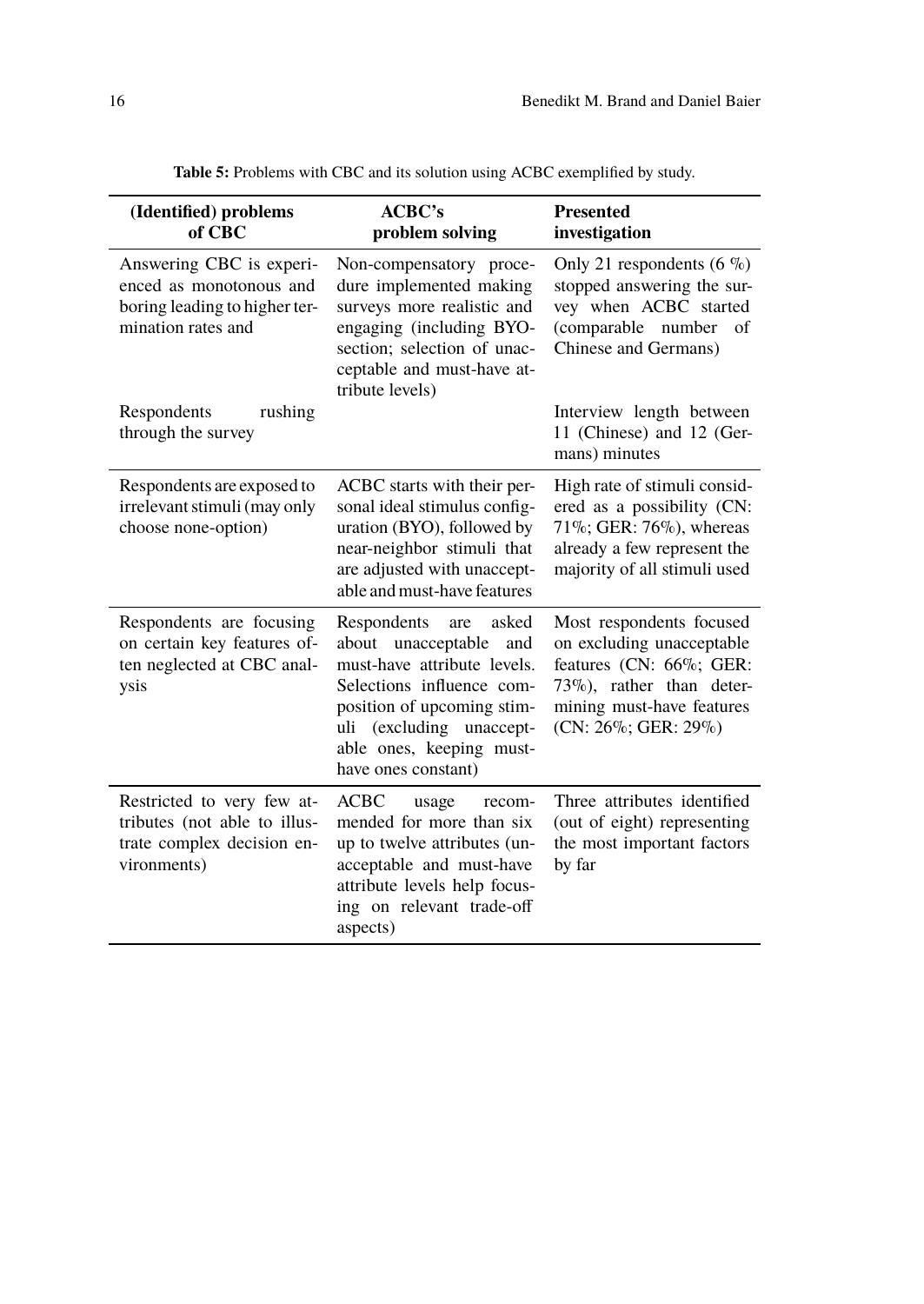one of its biggest advantages will be removed as well. Apart from that, holdout tasks are not planned to be implemented in ACBC. Focusing on this aspect, this is not a disadvantage per se, as holdout tasks are just used as a surrogate and it is questioned to what extent they are able to actually predict choices [\(Steiner](#page-20-4) [and Meißner, 2018\)](#page-20-4), rather than just testing the reliability [\(Leigh et al, 1984;](#page-19-11) [Louviere, 1988\)](#page-19-12). Another downside of ACBC compared to CBC investigations can be found in the higher price for the software to perform one or the other. For instance, the market leader for conjoint analysis software "Sawtooth Software" is charging an additional annual fee of 2,000\$ for accessing the ACBC package. Besides, the dropout rate for the study conducted had its peak (6%) at the start of ACBC in the survey. On the other hand, it was proven that ACBC works well even with smaller samples [\(Garver et al, 2012\)](#page-18-4). Confirming the literature presented, a high consistency was found even within the small German sample of 151 respondents. Apart from that, additional respondents canceling the survey prematurely at the beginning of the ACBC part would account for 21 potential participants only.

In this rather complex decision environment of an e-commerce configuration in a cross-cultural comparison, ACBC proofs to be a very beneficial tool allowing to include more attributes than in CBC investigations. Furthermore, the procedure of ACBC surveys allows focusing straight on the evoked set or the most relevant stimuli – even if preferences are completely unknown in the first place. Additionally, by using non-compensatory heuristics in the screening section (with unacceptable and must-have features), it facilitates to concentrate on the most relevant trade-offs in the CBC-like part (choice tournament) of the questionnaire. These decision heuristics (especially the disjunctive ones) seem to be closer to approaches used by consumers in real life [\(Liu and Arora, 2011;](#page-19-13) [Steiner et al, 2016\)](#page-20-12) and, therefore, speak in favor for the procedure of ACBC. In particular, information generated about unacceptable attribute levels (chosen two-thirds of the time) provide valuable insights about which features need to be rejected by companies. Apart from that, ACBC allows to focus on the evoked set of each respondent with very precise estimations based on the BYO-section. Even simulations using synthetic data with respondents answering randomly resulted in better RLH values for ACBC. Using the same number of respondents as in the investigation presented  $(n=205)$  and the same eight attributes with its four attribute levels each, the CBC simulation with 50,000 iterations (including 25,000 burn-in iterations) leads to a RLH=.407 while the ACBC simulation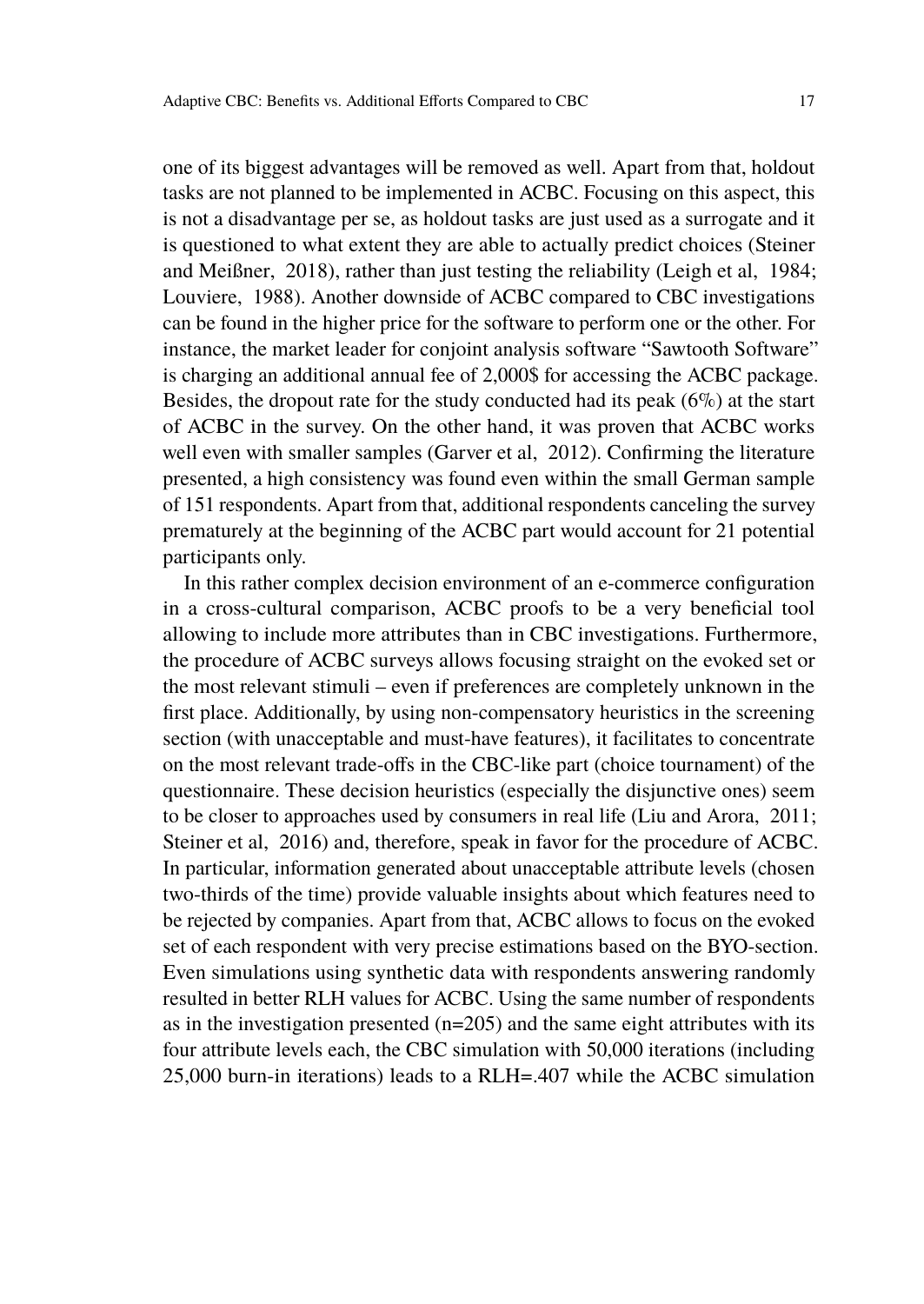shows a RLH=.574 (compared to the actual investigation RLH=.738). Moreover, ACBC studies reveal information about the ideal configuration of a product or concept (BYO-section) and - if a calibration section is included - also buying probabilities for the individual stimuli could be presented. While CBC mainly focuses on finding the most preferred option, ACBC provides more detailed information, e.g. using the second most frequently chosen BYO-selection of attribute levels besides the results of the HB estimation.

Especially in the complex context of e-commerce configuration in a crosscultural comparison, ACBC has shown its benefits. Summing up this comparison, the selection of one method over the other will always depend on the budget available, the planned maximum of time for the survey, the amount of information needed, and the complexity of the decision environment.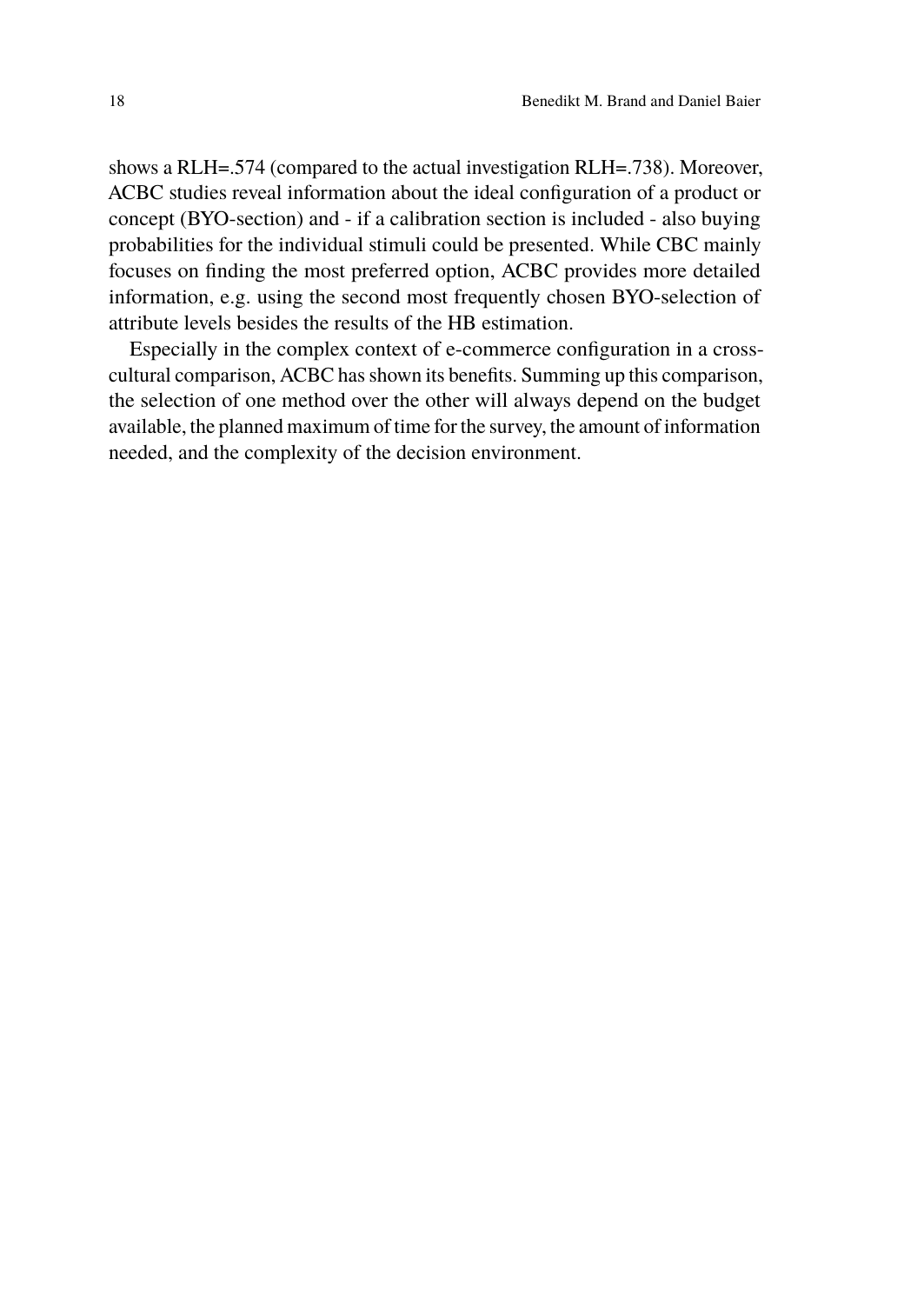## **References**

- <span id="page-18-12"></span>Allenby G, Fennell G, Huber J, Eagle T, Gilbride T, Horsky D, Kim J, Lenk P, Johnson R, Ofek E (2005) Adjusting choice models to better predict market behavior. Marketing Letters 16(3-4):197–208. [DOI: 10.1007/s11002-005-5885-1.](https://doi.org/10.1007/s11002-005-5885-1)
- <span id="page-18-0"></span>Baier D, Pełka M, Rybicka A, Schreiber S (2016) TCA/HB Compared to CBC/HB for Predicting Choices Among Multi-Attributed Products. Archives of Data Science, Series A 1(1):77–87. [DOI: 10.5445/KSP/1000058747/05.](https://doi.org/10.5445/KSP/1000058747/05)
- <span id="page-18-3"></span>Bauer R, Menrad K, Decker T (2015) Adaptive Hybrid Methods for Choice-Based Conjoint Analysis: A Comparative Study. International Journal of Marketing Studies 7(1). [DOI: 10.5539/ijms.v7n1p1.](https://doi.org/10.5539/ijms.v7n1p1)
- <span id="page-18-6"></span>Chapman CN, Alford JL, Johnson C, Lahav M, R. Weidemann (2009) Comparing results of CBC and ACBC with real product selection. Proceedings of the 2009 Sawtooth Software Conference, pp. 199–206.
- <span id="page-18-7"></span>Cunningham CE, Deal K, Chen Y (2010) Adaptive choice-based conjoint analysis: a new patient-centered approach to the assessment of health service preferences. The patient 3(4):257–273. [DOI: 10.2165/11537870-000000000-00000.](https://doi.org/10.2165/11537870-000000000-00000)
- <span id="page-18-1"></span>Ding M (2007) An incentive-aligned mechanism for conjoint analysis. Journal of Marketing Research 44(2):214–223. [DOI: 10.1509/jmkr.44.2.214.](https://doi.org/10.1509/jmkr.44.2.214)
- <span id="page-18-9"></span>Eggers F, Sattler H (2011) Preference measurement with conjoint analysis. Overview of state-of-the-art approaches and recent developments. GfK Marketing Intelligence Review 3(1):36–47. [DOI: 10.2478/gfkmir-2014-0054.](https://doi.org/10.2478/gfkmir-2014-0054)
- <span id="page-18-4"></span>Garver MS, Williams Z, Stephen Taylor G, Wynne WR (2012) Modelling choice in logistics: A managerial guide and application. International Journal of Physical Distribution & Logistics Management 42(2):128–151. [DOI: 10.1108/09600031211219654.](https://doi.org/10.1108/09600031211219654)
- <span id="page-18-2"></span>Gensler S, Hinz O, Skiera B, Theysohn S (2012) Willingness-to-pay estimation with choice-based conjoint analysis: Addressing extreme response behavior with individually adapted designs. European Journal of Operational Research 219(2):368–378. [DOI: 10.1016/j.ejor.2012.01.002.](https://doi.org/10.1016/j.ejor.2012.01.002)
- <span id="page-18-5"></span>Gilbride TJ, Allenby GM (2004) A Choice Model with Conjunctive, Disjunctive, and Compensatory Screening Rules. Marketing Science 23(3):391–406. [DOI: 10.1287/](https://doi.org/10.1287/mksc.1030.0032) [mksc.1030.0032.](https://doi.org/10.1287/mksc.1030.0032)
- <span id="page-18-10"></span>Green PE, Srinivasan V (1990) Conjoint analysis in marketing: New developments with implications for research and practice. Journal of marketing 54(4):3–19. [DOI: 10.](https://doi.org/10.2307/1251756) [2307/1251756.](https://doi.org/10.2307/1251756)
- <span id="page-18-11"></span>Hinnen G, Hille SL, Wittmer A (2017) Willingness to pay for green products in air travel: Ready for take–off? Business Strategy and the Environment 26(2):197–208. [DOI: 10.1002/bse.1909.](https://doi.org/10.1002/bse.1909)
- <span id="page-18-8"></span>Jervis SM, Ennis JM, Drake MA (2012) A Comparison of Adaptive Choice-Based Conjoint and Choice-Based Conjoint to Determine Key Choice Attributes of Sour Cream with Limited Sample Size. Journal of Sensory Studies 27(6):451–462. [DOI: 10.](https://doi.org/10.1111/joss.12009)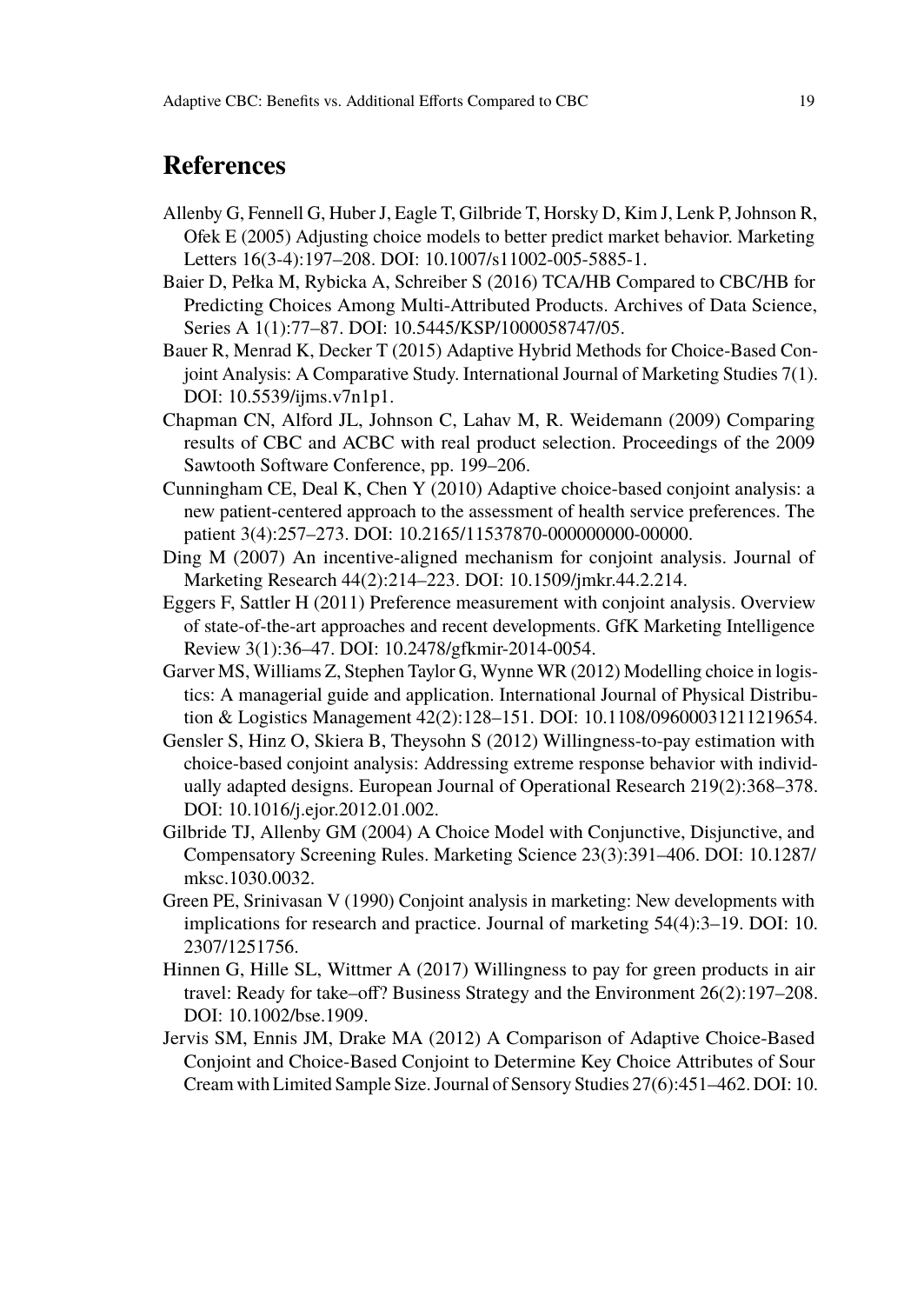[1111/joss.12009.](https://doi.org/10.1111/joss.12009)

- <span id="page-19-5"></span>Johnson RM, Orme BK (eds) (2007) A new approach to adaptive CBC, Johnson RM, Orme BK (eds), Sequim (WA).
- <span id="page-19-0"></span>Ku YC, Chiang TF, Chang SM (2017) Is what you choose what you want?—Outlier detection in choice-based conjoint analysis. Marketing Letters 28(1):29–42. [DOI: 10.](https://doi.org/10.1007/s11002-015-9389-3) [1007/s11002-015-9389-3.](https://doi.org/10.1007/s11002-015-9389-3)
- <span id="page-19-11"></span>Leigh TW, MacKay DB, Summers JO (1984) Reliability and validity of conjoint analysis and self-explicated weights: A comparison. Journal of Marketing Research 21(4):456–462. [DOI: 10.2307/3151471.](https://doi.org/10.2307/3151471)
- <span id="page-19-3"></span>Lines R, Denstadli JM (2004) Information overload in conjoint experiments. International Journal of Market Research 46(3):297–310. [DOI: 10.1177/](https://doi.org/10.1177/147078530404600305) [147078530404600305.](https://doi.org/10.1177/147078530404600305)
- <span id="page-19-13"></span>Liu Q, Arora N (2011) Efficient choice designs for a consider-then-choose model. Marketing Science 30(2):321–338. [DOI: 10.1287/mksc.1100.0629.](https://doi.org/10.1287/mksc.1100.0629)
- <span id="page-19-12"></span>Louviere JJ (1988) Conjoint analysis modelling of stated preferences. Journal of Transport Economics and Policy 22(1):93–119. URL: [http://www.jstor.org/](http://www.jstor.org/stable/20052837) [stable/20052837](http://www.jstor.org/stable/20052837).
- <span id="page-19-1"></span>Louviere JJ, Woodworth G (1983) Design and analysis of simulated consumer choice or allocation experiments: an approach based on aggregate data. Journal of Marketing Research 20(4):350–367. [DOI: 10.2307/3151440.](https://doi.org/10.2307/3151440)
- <span id="page-19-10"></span>Netzer O, Srinivasan V (2011) Adaptive self-explication of multiattribute preferences. Journal of Marketing Research 48(1):140–156. [DOI: 10.2139/ssrn.1077434.](https://doi.org/10.2139/ssrn.1077434)
- <span id="page-19-9"></span>Orme BK, Johnson RM (2008) Testing adaptive CBC: Shorter questionnaires and BYO vs.'most likelies'. Research paper, Sawtooth Software Series, Sequim, WA. URL: [https://www.sawtoothsoftware.com/support/technical](https://www.sawtoothsoftware.com/support/technical-papers/adaptive-cbc-papers/testing-adaptive-cbc-shorter-questionnaires-and-byo-vs-most-likelies-2008)[papers/adaptive-cbc-papers/testing-adaptive-cbc-shorter](https://www.sawtoothsoftware.com/support/technical-papers/adaptive-cbc-papers/testing-adaptive-cbc-shorter-questionnaires-and-byo-vs-most-likelies-2008)[questionnaires-and-byo-vs-most-likelies-2008](https://www.sawtoothsoftware.com/support/technical-papers/adaptive-cbc-papers/testing-adaptive-cbc-shorter-questionnaires-and-byo-vs-most-likelies-2008).
- <span id="page-19-6"></span>Park YH, Ding M, Rao VR (2008) Eliciting preference for complex products: A web-based upgrading method. Journal of Marketing Research 45(5):562–574.
- <span id="page-19-8"></span>Parker JR, Schrift RY (2011) Rejectable choice sets: How seemingly irrelevant no-choice options affect consumer decision processes. Journal of Marketing Research 48(5):840–854. [DOI: 10.2307/23033523.](https://doi.org/10.2307/23033523)
- <span id="page-19-4"></span>Ryan M, Watson V, Entwistle V (2009) Rationalising the 'irrational': A think aloud study of discrete choice experiment responses. Health economics 18(3):321–336. [DOI: 10.1002/hec.1369.](https://doi.org/10.1002/hec.1369)
- <span id="page-19-7"></span>Sawtooth Software (2014) ACBC Technical Paper. Orem, Utah, USA. URL: [https://](https://www.sawtoothsoftware.com/download/techpap/acbctech2014.pdf) [www.sawtoothsoftware.com/download/techpap/acbctech2014.](https://www.sawtoothsoftware.com/download/techpap/acbctech2014.pdf) [pdf](https://www.sawtoothsoftware.com/download/techpap/acbctech2014.pdf).
- <span id="page-19-2"></span>Sawtooth Software (2019) Report on Conjoint Analysis Usage among Sawtooth Software Customers. URL: [https://www.sawtoothsoftware.com/about](https://www.sawtoothsoftware.com/about-us/news-and-events/news/1693-results-of-2016-sawtooth-software-user-survey)[us/news-and-events/news/1693-results-of-2016-sawtooth-](https://www.sawtoothsoftware.com/about-us/news-and-events/news/1693-results-of-2016-sawtooth-software-user-survey)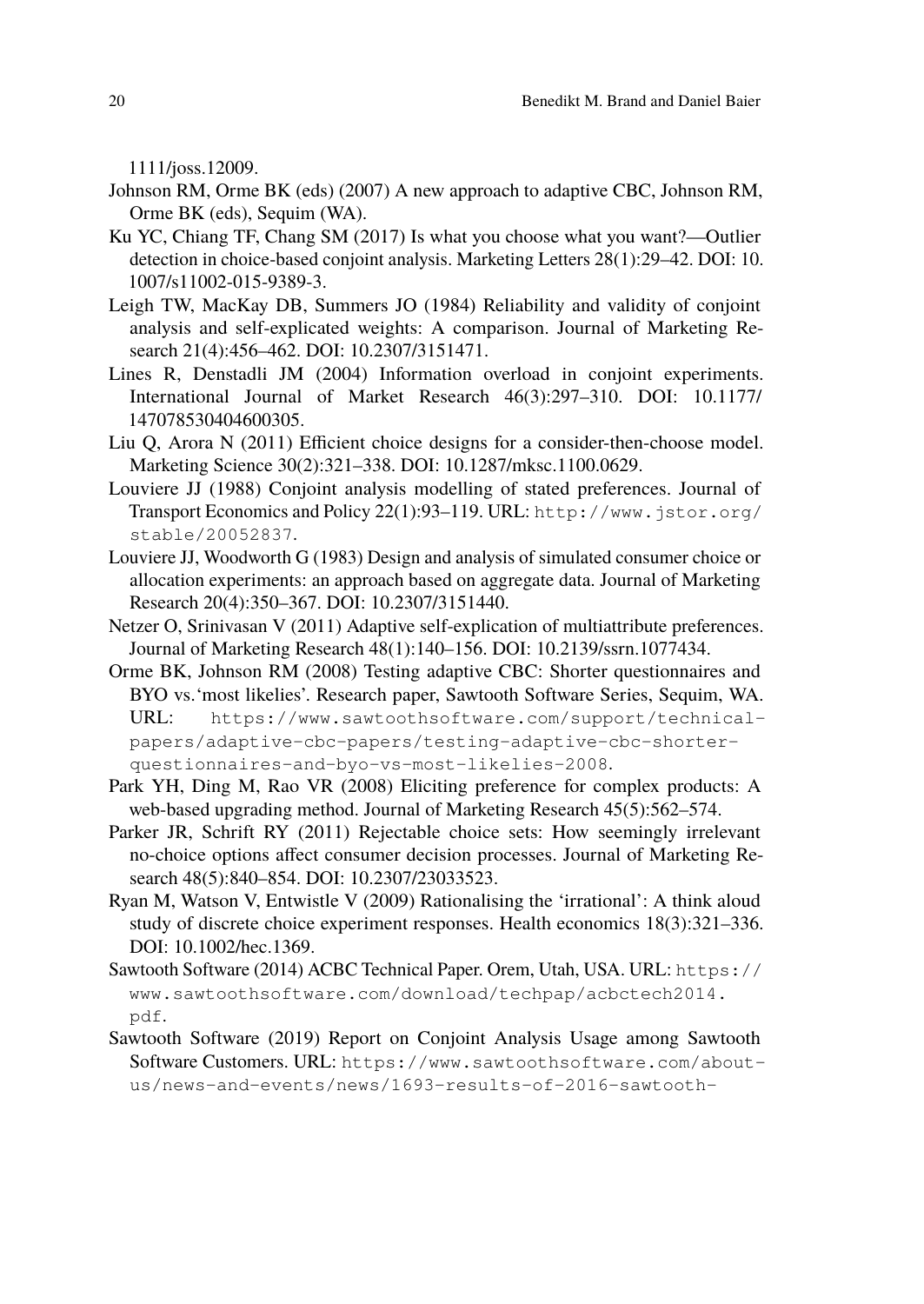[software-user-survey](https://www.sawtoothsoftware.com/about-us/news-and-events/news/1693-results-of-2016-sawtooth-software-user-survey).

- <span id="page-20-8"></span>Schlereth C, Skiera B (2016) Two new features in discrete choice experiments to improve willingness-to-pay estimation that result in SDR and SADR: Separated (adaptive) dual response. Management Science 63(3):829–842. [DOI: 10.1287/mnsc.](https://doi.org/10.1287/mnsc.2015.2367) [2015.2367.](https://doi.org/10.1287/mnsc.2015.2367)
- <span id="page-20-5"></span>Scholz SW, Meissner M, Decker R (2010) Measuring Consumer Preferences for Complex Products: A Compositional Approach Based on Paired Comparisons. Journal of Marketing Research 47(4):685–698. [DOI: 10.1509/jmkr.47.4.685.](https://doi.org/10.1509/jmkr.47.4.685)
- <span id="page-20-3"></span>Selka S, Baier D (2014) Kommerzielle Anwendung auswahlbasierter Verfahren der Conjointanalyse: Eine empirische Untersuchung zur Validitätsentwicklung. Marketing ZFP 36(1):54–66. [DOI: 10.15358/0344-1369\\_2014\\_1\\_54.](https://doi.org/10.15358/0344-1369{\textunderscore 
}2014{\textunderscore }1{\textunderscore }54)
- <span id="page-20-6"></span>Shocker AD, Ben-Akiva M, Boccara B, Nedungadi P (1991) Consideration set influences on consumer decision-making and choice: Issues, models, and suggestions. Marketing Letters 2(3):181–197.
- <span id="page-20-9"></span>Steenkamp JBE, Wittink DR (1994) The metric quality of full-profile judgments and the number-of-attribute-levels effect in conjoint analysis. International Journal of Research in Marketing 11(3):275–286. [DOI: 10.1016/0167-8116\(94\)90006-X.](https://doi.org/10.1016/0167-8116(94)90006-X)
- <span id="page-20-4"></span>Steiner M, Meißner M (2018) A User's Guide to the Galaxy of Conjoint Analysis and Compositional Preference Measurement. Marketing ZFP 40(2):3–25. [DOI: 10.](https://doi.org/10.15358/0344-1369-2018-2-3) [15358/0344-1369-2018-2-3.](https://doi.org/10.15358/0344-1369-2018-2-3)
- <span id="page-20-12"></span>Steiner M, Helm R, Hüttl-Maack V (2016) A customer-based approach for selecting attributes and levels for preference measurement and new product development. International Journal of Product Development 21(4):233–266. [DOI: 10.1504/IJPD.](https://doi.org/10.1504/IJPD.2016.080308) [2016.080308.](https://doi.org/10.1504/IJPD.2016.080308)
- <span id="page-20-11"></span>Tan J, Ludwig S (2016) Regional Adoption of Business-to-Business Electronic Commerce in China. International Journal of Electronic Commerce 20(3):408–439. [DOI: 10.1080/10864415.2016.1122438.](https://doi.org/10.1080/10864415.2016.1122438)
- <span id="page-20-2"></span>Toubia O, Hauser JR, Simester DI (2004) Polyhedral Methods for Adaptive Choice-Based Conjoint Analysis. Journal of Marketing Research 41(1):116–131. [DOI: 10.](https://doi.org/10.1509/jmkr.41.1.116.25082) [1509/jmkr.41.1.116.25082.](https://doi.org/10.1509/jmkr.41.1.116.25082)
- <span id="page-20-7"></span>Turley LW, LeBlanc RP (1995) Evoked Sets: A Dynamic Process Model. Journal of Marketing Theory and Practice 3(2):28–36. [DOI: 10.1080/10696679.1995.11501682.](https://doi.org/10.1080/10696679.1995.11501682)
- <span id="page-20-10"></span>Verlegh PW, Schifferstein HN, Wittink DR (2002) Range and Number-of-Levels Effects in Derived and Stated Measures of Attribute Importance. Marketing Letters 13(1):41–52. [DOI: 10.1023/A:1015063125062.](https://doi.org/10.1023/A:1015063125062)
- <span id="page-20-0"></span>Voleti S, Srinivasan V, Ghosh P (2017) An approach to improve the predictive power of choice-based conjoint analysis. International Journal of Research in Marketing 34(2):325–335. [DOI: 10.1016/j.ijresmar.2016.08.007.](https://doi.org/10.1016/j.ijresmar.2016.08.007)
- <span id="page-20-1"></span>Wlömert N, Eggers F (2016) Predicting new service adoption with conjoint analysis: External validity of BDM-based incentive-aligned and dual-response choice designs. Marketing Letters 27(1):195–210. [DOI: 10.1007/s11002-014-9326-x.](https://doi.org/10.1007/s11002-014-9326-x)